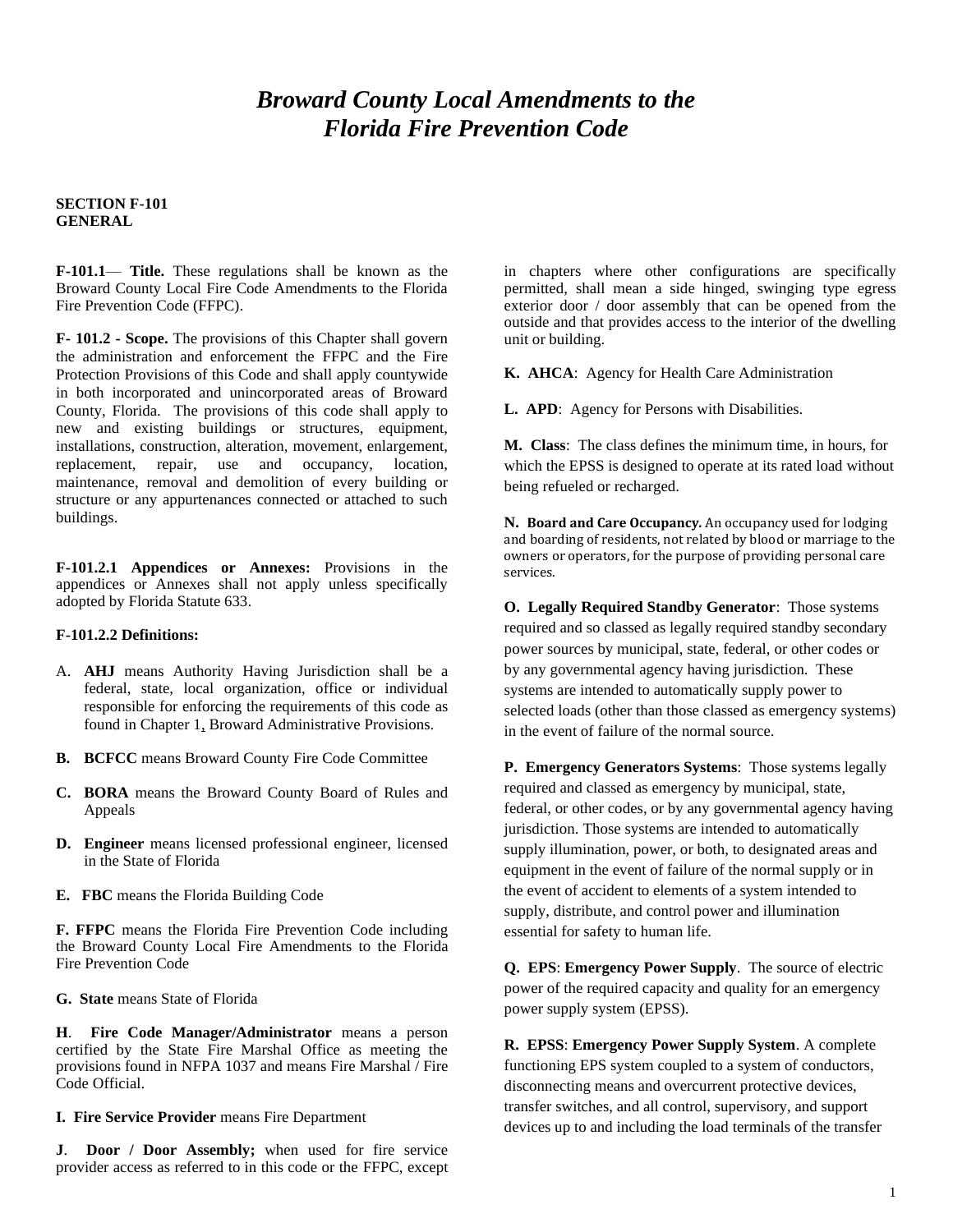equipment needed to operate as a safe and reliable source of electric power.

**S. Permit**: A document issued by the AHJ for the purpose of authorizing performance of a specified activity.

**T. Plans**: Plans are required for new construction, modification, or rehabilitation, construction documents and shop drawings and shall be submitted, reviewed and approved prior to the start of such work. Plans shall be prepared by a licensed Florida professional engineer.

**U. Qualified Person**: One who has skills and knowledge related to the operation, maintenance, repair, and testing of the EPSS equipment and installations and has received safety training to recognize and avoid the hazards involved.

### **V. External Defibrillator (AED)**

(a) Is commercially available in accordance with the Federal Food, Drug, and Cosmetic Act,

(b) Is capable of recognizing the presence or absence of ventricular fibrillation and is capable of determining without intervention by the user of the device, whether defibrillation should be performed; and

(c) Upon determining that defibrillation should be performed, is able to deliver an electrical shock to an individual.

### **W. Stop the Bleed Kit (SBK)**

(a) Capable of stopping severe bleeding through clotting, pressure, tourniquets, and other proven effective means of stopping blood loss; and

(b) Upon a blood loss emergency, is able to stem blood loss rapidly to prevent massive blood loss.

**F-101.3 - Intent**. The purpose of the FFPC is to establish the minimum requirements to safeguard the public health, safety and general welfare through structural strength, means of egress, facilities, stability, sanitation, adequate light and ventilation, energy conservation, and safety to life and property from fire and other hazards attributed to the built environment including alteration, repair, removal, demolition, use and occupancy of buildings, structures or premises, and by regulating the installation and maintenance of all electrical, gas, mechanical and plumbing systems, which may be referred to as service systems and to provide safety to fire fighters and emergency responders during emergency operations.

**F-101.4 - Violations and Penalties.** Any person, firm or corporation, who shall violate a provision of the FFPC or a Fire Protection Provision of this Code or fail to comply therewith, or with any of the requirements thereof, shall be guilty of a misdemeanor. Each such person shall be deemed guilty of a separate offense for each and every day or portion thereof during which any violation of any of the provisions of the FFPC or any Fire Protection Provisions of this Code is committed or continued, and upon conviction of any such violation, such person shall be punishable by a fine of not less than fifty (\$50) nor more than five hundred (\$500) dollars, or by imprisonment not exceeding sixty days, or by both such

fine and imprisonment.

**F-101.5--- Quality control.** Quality control of materials and workmanship is not within the purview of the FFPC or this Code except as it relates to the purposes stated herein.

**F-101.6--- Referenced Codes.** The other codes listed in and referenced elsewhere in the FFPC, all Fire Codes, and the Fire Protection Provisions of this Code shall be considered part of the requirements of the FFPC to the prescribed extent of each such reference.

**F-101.6.1 Fire prevention.** For provisions related to fire prevention, refer to the FFPC as referenced in Florida Statute 633, Broward County Local FFPCs as adopted and the Fire Protection Provisions of this Code as referenced above. The FFPC shall apply to matters affecting or relating to structures, processes and premises from the hazard of fire and explosion arising from the storage, handling or use of structures, materials or devices; from conditions hazardous to life, property or public welfare in the occupancy of structures, or premises; and from the construction, extension, repair, alteration or removal of fire suppression and alarm systems or fire hazards in the structure or on the premises from occupancy or operation.

### **SECTION F-102 Applicability**

**F-102.1 General.** Where, in any specific case, different sections of this Code specify different materials, methods of construction or other requirements, the most restrictive shall govern. Where there is a conflict between a general requirement and a specific requirement, the specific requirement shall be applicable.

**F-102.1.1** FFPC and the Fire Protection Provisions of this Code, does not apply to, and no code enforcement action shall be brought with respect to, zoning requirements, land use requirements and owner specifications or programmatic requirements which do not pertain to and govern the design, construction, erection, alteration, modification, repair or demolition of public or private buildings, structures or facilities or to programmatic requirements that do not pertain to enforcement of, FFPC and Fire Protection Provisions of this Code.

#### **SECTION F-103**

**Fire Chief, Bureau of Fire Prevention, Fire Marshal, Fire Code Official, Fire Plans Examiner, and Fire Inspector**

**F- 103 — Bureau of Fire Prevention:** A Bureau of Fire Prevention shall be established within the Fire Service Provider/Fire Department, under the direction of the Fire Chief, which shall consist of such Fire Service Provider/Fire Department personnel as may be assigned thereto, by the Fire Chief, in accordance with the requirements prescribed herein. The function of this bureau shall be to assist the Fire Chief in the administration and enforcement of the FFPC, Fire Protection Provisions of this Code, and the Fire Protection Provisions of this Chapter. Personnel assigned to the bureau as the Fire Marshal / Fire Code Official, Fire Plans Examiner, and/or Fire Inspector shall be certified by BORA.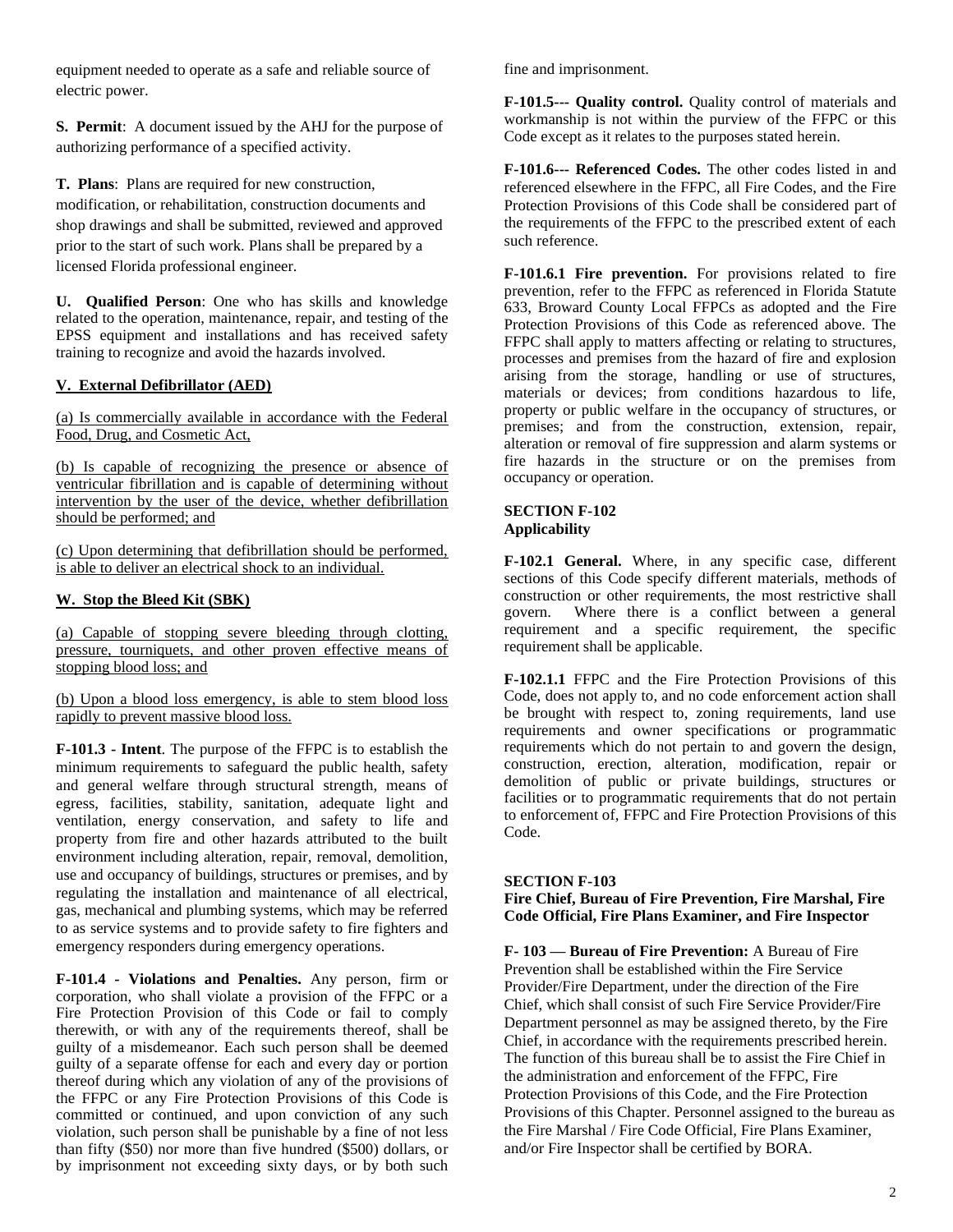**F-103.1 — Appointmen**t o**f Fire Marshal/ Fire Code Official:** There shall be appointed by the Fire Chief certain fire prevention personnel to be qualified as set forth in this Chapter as part of the FFPC to be qualified as Fire Marshal / Fire Code Official. Personnel assigned to the bureau as Fire Marshal / Fire Code Official, Fire Plans Examiner, and / or Fire Inspector shall be State Certified Firefighters, State Certified Fire Inspectors, and certified by BORA. For state certification and recertification refer to Florida State Statute 633.

**F- 103.2 Powers and Duties of a Fire Marshal /Fire Code Official:** The Fire Chief shall duly authorize their representative of the Fire Service Provider/Fire Department to exercise the powers and perform the duties of the Chief. They shall also be known as Fire Marshal/Fire Code Official. The Fire Marshal/Fire Code Official shall be authorized and directed to enforce the Fire Protection Provisions of this Code and the FFPC, and the sole authority to render interpretations of the Fire Protection Provisions of this Code and the FFPC, and to adopt policies and procedures in order to clarify the application of its provisions and shall have responsibility for the administration and enforcement of the FFPC and Fire Protection Provisions of this Code. Such interpretations, policies, and procedures shall be in compliance with the intent and purpose of the Fire Protection Provisions of this Code and the FFPC. Such policies and procedures shall not have the effect of waving requirements specifically provided for in the Fire Protection Provisions of this Code and FFPC. It shall be their duty and responsibility to enforce and coordinate the work of all subordinates such as Fire Plans Examiners and Fire Inspectors. Based on current technology that the Fire Marshal/Fire Code Official does not have to be personally present at the Fire Service Provider/Fire Department as long as they are available by telephone/computer etc. and can perform their duties. In the event that the Fire Marshal/Fire Code Official is not available to perform his/her duties, the Fire Chief may appoint an interim Fire Marshal/Fire Code Official provided such person is qualified as set forth in Section F-103.3 of this Code and the FFPC. The Fire Chief or Fire Service Provider/Fire Department shall notify in writing BORA of the starting date and period of time that the Interim Fire Marshal/Fire Code Official will assume the Fire Marshal/Fire Code Official's duties. The name of the Interim Fire Marshal/Fire Code Official will be recorded by BORA but they will not be issued a certification card as a Fire Marshal/Fire Code Official. The Fire Marshal/Fire Code Official shall be subject to the powers vested by Florida State Statute 633 and BORA in this Code. If there is one Fire Plans Examiner or Fire Inspector hired by an inspection authority, that Plans Examiner or Inspector shall be a Fire Marshal/ Fire Code Official.

**F-103.2.1** Under the Fire Chief's direction, the Fire Service Provider/Fire Department shall enforce the Fire Protection Provisions of this Code and the FFPC and all Fire Codes pertinent to the prevention of fires, suppression or extinguishing of fires, storage, use and handling of explosive, flammable, combustible, toxic, corrosive and other hazardous gaseous, and solid and liquid materials. These inspections shall include, but are not limited to:

**F-103.2.1.1** The inspection of equipment and maintenance of automatic, manual and other fire alarm systems and fire extinguishing equipment;

**F-103.2.1.2** The maintenance and regulation of fire escapes;

**F-103.2.1.3** The maintenance of fire protection and the elimination of fire hazards on land and in buildings, structures and other property, including those under construction;

**F-103.2.1.4** The means and adequacy of each exit in the event of fire or similar emergency, from factories, schools, hotels, lodging houses, asylums, hospitals, churches, halls, theaters, amphitheaters and all other places in which people work, live or congregate from time to time for any purpose; and

**F-103.2.1.5** The investigation of the origin, cause, and circumstances of fires.

**F-103.2.3** No enforcing agency may issue any permit for construction, erection, alteration, repair, or demolition until the Building Official/Fire Code Official, in conjunction with the appropriate fire plans examiner, has reviewed the plans and/or specifications for such proposal and both officials have found the plans and/or specifications to be in compliance with the FFPC and the applicable fire safety standards as determined by the local authority in accordance with the FFPC and Chapter 633, Florida Statutes. Plans shall be reviewed within 30 working days from the date of submission or specifications are received. In the event that agreement cannot be reached between the Building and Fire Officials, the dispute shall be referred to the BCFCC for review and recommendation to BORA.

**F-103.2.4** It shall be the duty of the Fire Chief of the Fire Service Provider/Fire Department to inspect or cause to be inspected by their duly authorized representatives of the Fire Prevention Bureau, as often as may be necessary, but not less than annually, during normal business hours, for the establishment in question, all buildings and premises, including common or public areas as well as all public aisles, corridors, halls, rooms, storage areas, or other nonresidential areas of such buildings, for the purpose of ascertaining and causing to be corrected, any condition liable to cause fire or any violation of the provisions or intent of the FFPC, by providing written notice of the code sections violated, and to otherwise enforce any violation of the Fire Protection Provisions of this Code and the FFPC. Whenever the Fire Chief or their duly authorized representatives of the Fire Service Provider/Fire Department determines that a violation exists, the person responsible for maintaining the building or area where such violation exists, shall be given reasonable written notice of such violation, and if the violation continues, a presumption of a violation of the Fire Protection Provisions of this Code and the FFPC, shall be created against the person responsible for maintaining the building or area where such violation exists. Rejections shall include specific reference to the Code Section upon which rejection is based in writing.

**F-103.2.5 Right of Entry.** Upon presentation of proper credentials, the Fire Chief, Fire Marshal/Fire Code Official, or their duly authorized representative may enter, at any reasonable time, any building, structure or premises for the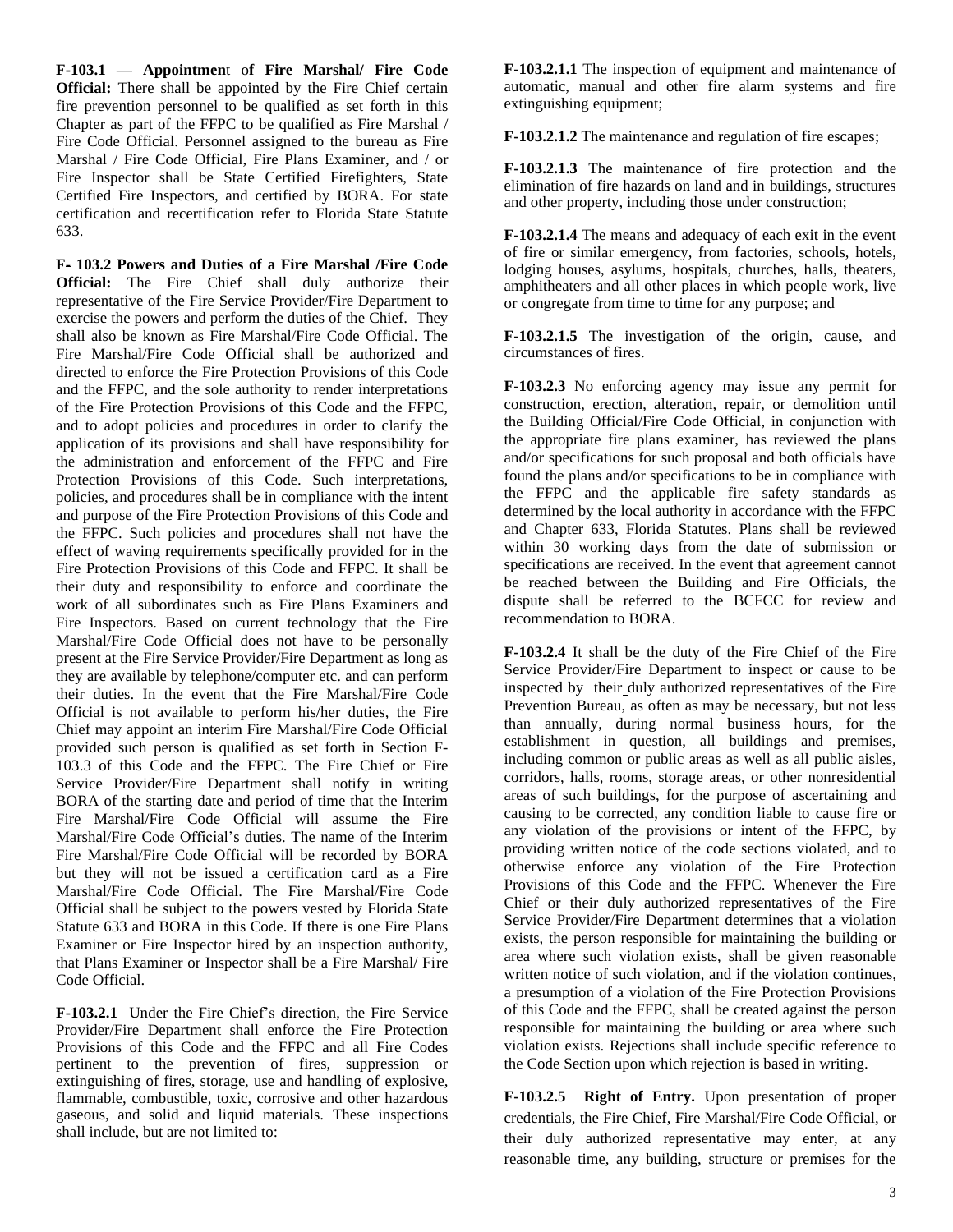purpose of making any inspection or investigation, which under the Fire Protection Provisions of this Code and the FFPC.

**F-103.2.6 Stop-Work Orders.** If the Fire Chief becomes aware of a hazardous condition, which presents immediate danger to life, work being done contrary to this code or FFPC, work without permit, they shall be authorized to order the hazard removed or remedied immediately, and shall be empowered to order the closing of the building or place where such danger to life violation exists, until such time as same has been corrected. Any failure of immediate compliance shall empower the Fire Chief, or their duly authorized representative finding such hazardous condition creating immediate danger to life, to close such building or cause same to be closed and the people herein evacuated and barred from reentering until such time as such immediate danger to life, work being done contrary to this code or FFPC, work without permit, has been corrected. The Fire Chief, or their duly authorized representative is given the authority to order any gas company, power company, or other utility company, to disconnect its service to any building or buildings containing gas or power installations, where such installations, in the opinion of the Fire Chief, or their duly authorized representative creates an immediate danger to life, work being done contrary to this code or FFPC, work without permit, and to otherwise close or evacuate such building and to bar reentry thereto, until such installation is repaired or replaced and such hazard to life ceases to exist. Rejections shall include specific reference to the Code Section upon which rejection is based in writing.

**F-103.2.7** The Fire Chief or their duly authorized representative upon the complaint of any person or whenever they shall deem it necessary, shall inspect any buildings and premises within their jurisdiction.

**F-103.2.8** Approval of the Fire Service Provider/Fire Department accessibility and all tests of fire alarm detection and suppression systems, smoke evacuation systems and life safety systems shall be conducted prior to final structural inspection and issuance of Certificate of Occupancy.

**F-103.2.9 Orders To Eliminate Dangerous Or Hazardous Conditions:** Whenever the Fire Chief or their duly authorized representative shall find in any building or upon any premises, dangerous or hazardous conditions or materials, including, but not limited to violations of the requirements encompassed in Chapter 633, Florida Statutes, or the following Paragraphs they shall order such violations and dangerous conditions or materials removed or remedied.

**F-103.2.9.1** Dangerous or unlawful amounts of combustible or explosive or otherwise hazardous materials.

**F-103.2.9.2** Hazardous conditions arising from defective or improperly installed equipment for handling or using combustible or explosive or otherwise hazardous materials.

**F-103.2.9.3** Dangerous accumulation of rubbish, wastepaper, boxes, shavings, or other flammable materials.

**F-103.2.9.4** Accumulations of dust or waste material in air conditioning or ventilation systems or of grease in kitchen or other exhaust ducts.

# **F-103.2.9.5 Hurricane Protection Devices**

After the termination of such periods of time that had been designated by the National Weather Service as being a hurricane watch or warning, hurricane protective devices installed on occupied buildings which impede required egress or required light and ventilation shall be removed within 15 days.

**F-103.2.9**.**6** Obstructions to, on, or under fire escapes, stairs, passageways, or doors, liable to interfere with the operations of the Fire Service Provider/Fire Department or egress of occupants; locked exits shall constitute an unsafe condition.

*Exception: unless permitted by the Fire Protection Provisions of this Code and the FFPC.*

**F-103.2.9.7** Obstruction to windows. Where windows are required to provide the second means of escape from a room or area, the following are prohibited.

**F-103.2.9.7.1** Bars that cannot be opened from the inside.

**F-103.2.9.7.2** Other obstructions such as security grill.

*Exception: Only one (1) window is required to meet the above where two (2) windows are in the same room or area.* 

#### **F-103.2.9.8 Reserved**

# **F-103.2.9.9 Reserved**

**F-103.2.9.10** Any building or other structure which, for want of repairs, lack of adequate exit facilities, automatic or other fire alarm apparatus or fire extinguishing equipment, or by reason of age or dilapidated condition, or from any other cause, create a hazardous condition.

#### **F-103.2.9.11Reserved**

**F-103.2.9.12** The improper storage, transporting or handling of all classes of flammable or combustible liquids or otherwise hazardous substances any place within the enforcing jurisdiction.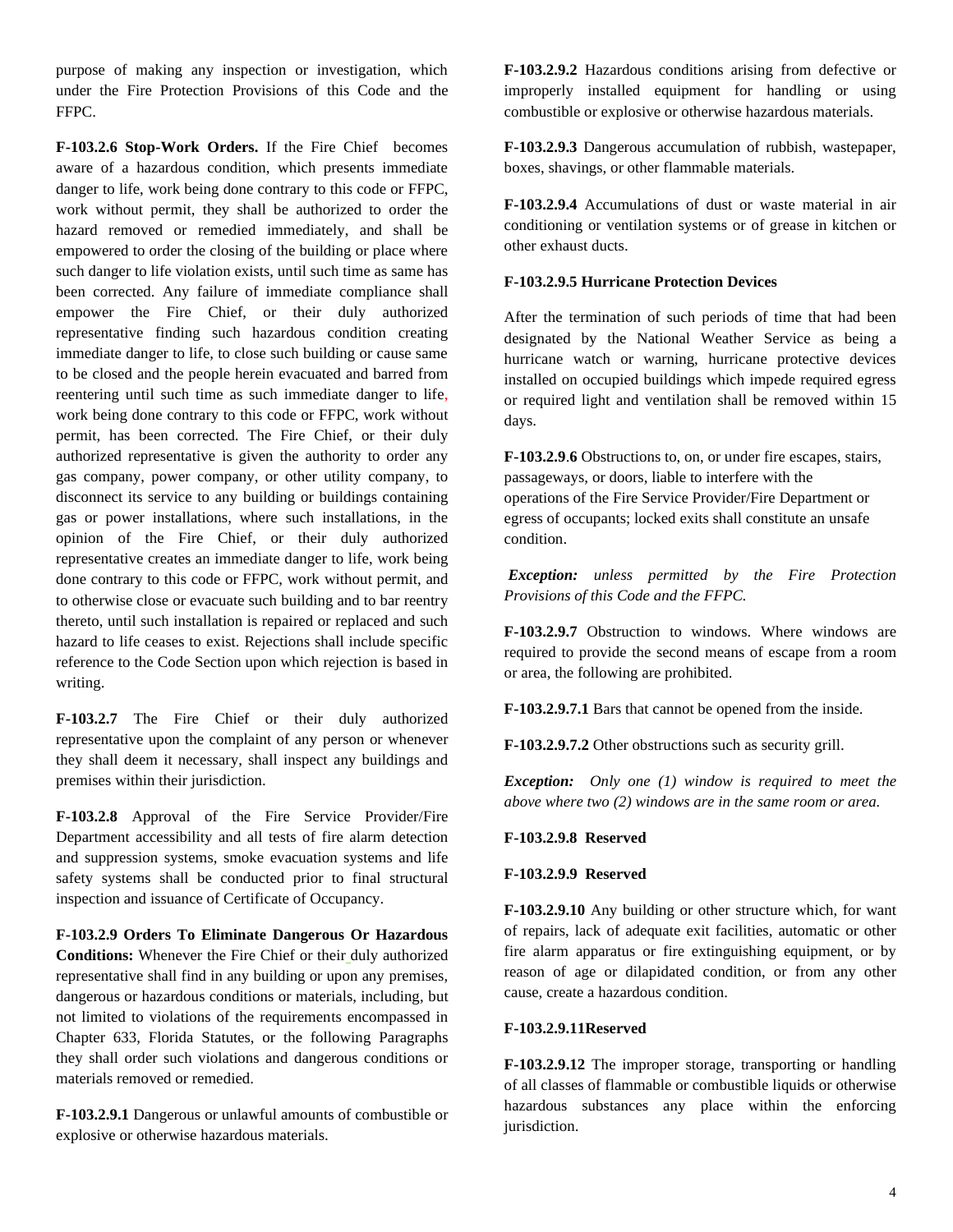**F-103.3 Certification of Fire Marshal/Fire Code Official.**  The Fire Marshal/Fire Code Official shall be certified by BORA as a Fire Code Official, be a certified Firefighter as defined by 69A-37 as refereed to collectively (parts 1 and 2) as the "Minimum Standards Course", be a State certified Fire Inspector, and shall meet one or more of the following qualifications:

**F-103.3.1** An Engineer and/or a Degree in Fire Science and/or a Degree in Fire Prevention and shall have been employed as a County or City Fire Inspector for three (3) years within the State of Florida and shall possess a Broward County Certification.

**F-103.3.2** A County or City Fire Plans Examiner with at least five (5) years of experience within the State of Florida and shall possess a Broward County Certification.

**F-103.3.3** Ten (10) years' experience as a Fire Inspector, employed in a County or City within the State of Florida with at least five (5) years of experience within the jurisdiction of the FFPC and be a Broward County Certified Fire Inspector.

**F-103.3.4** Have been fulfilling the duties of a Fire Marshal/Fire Code Official with five (5) years continuous service as such within a County or City in the State of Florida and shall possess a Broward County Certification.

**F-103.3.5** Possesses a certification issued by the State Fire Marshal as a Fire Code Manager/Administrator in accordance with NFPA 1037 with a total of six (6) years' experience with a County or City as an fire plans examiner and inspector in Florida. and shall possess a Broward County Certification.

**F-103.3.6** Three (3) years' experience as a Broward County Certified Plans Examiner and nationally certified as an NFPA Certified Fire Inspector 1 (CFI-1), NFPA Certified Fire Plans Examiner (CFPE) and NFPA Certified Fire Protection Specialist (CFPS).

**F-103.4 Fire Plans Examiner.** As set forth herein:

**F-103.4.1 Appointment of a Fire Plans Examiner.** There shall be appointed by the Fire Chief of each Fire Service Provider/Fire Department certain fire prevention personnel to be qualified as set forth in this Chapter as part of the FFPC to serve as a Fire Plans Examiner. To be eligible for appointment as a Fire Plans Examiner, such person shall be certified by BORA.

**F-103.4.2 Powers and Duties of the Fire Plans Examiner.**  Such employee shall have the duties and powers as delegated by the Fire Chief except that the Fire Chief may not delegate authority to subordinates to interpret provisions of the Fire Protection Provisions of this Code, FFPC, and all Fire Codes which authority is assigned to the Fire Marshal/Fire Code Official. A Fire Plans Examiner, if properly qualified, may be certified and assigned duties in more than one category. Prior to the issuance of any permit for construction, erection, alterations, repair, or demolition, the Fire Plans Examiner shall review all plans and/or specifications in conjunction with the Building Department. One and two family detached residential dwelling units shall not be subject to provisions found in NFPA 101 during plan review by the Fire Plans Examiner as described in this section or inspection by the Fire Plans Examiner as described in F.S. 633. When approvals by other

agencies having authority may logically be required to be affixed to the plans and/or specifications before approval by the Fire Plans Examiner, such approval shall be affixed to the plans and/or specifications before examination by the Fire Plans Examiner. If the application or plans and/or specifications do not conform to the requirements of all pertinent laws or regulations, the Fire Plans Examiner shall reject such application in writing, stating the reasons therefore and citing the relevant code section(s) of the FFPC. Plans and/or specifications that are rejected, as stated herein above, shall be returned for correction. Pen notations on mechanically reproduced plans and/or specifications may be accepted for only minor corrections. If the applications, plans and/or specifications, upon examination, are found to comply with the requirements of the Fire Protection Provisions of this Code, the FFPC, and all Fire Codes, the plans and/or specifications shall be signed and marked approved. Fire Service Provider/Fire

Department acceptance of fire and life safety features in buildings after performance objectives are met is required, prior to certificate of occupancy being issued.

Nothing in this section shall be construed to provide an exemption from fire plan review for one and two family detached residential dwelling units which undergo a change in use or occupancy classification.

**F-103.4.3 Certification of a Fire Plans Examiner.** The Fire Plans Examiner shall be certified by BORA as a Fire Plans Examiner, shall be a certified Firefighter as defined by 69A-37 as refereed to collectively (parts 1 and 2) as the "Minimum Standards Course", be a State certified Fire Inspector, and shall meet one or more of the following qualifications:

**F-103.4.3.1** An Engineer and/or a Degree in Fire Science, and/or a Degree in Fire Prevention and having a minimum of three (3) years as a fire plans examiner with a County or City within the state of Florida and shall be Broward County Certified.

**F-103.4.3.2** Five (5) years of experience as a Fire Inspector employed with a County or City in the State of Florida and shall be a Broward County certified.

**F-103.4.3.3** Ten (10) years of experience as a firefighter, four (4) years as a state certified fire inspectors employed with a County or City having fulfilled the duties of a fire inspector and shall be a Broward County certified.

**F-103.4.3.4** Have been fulfilling the duties of a Fire Plans Examiner with five (5) years continuous service within the State of Florida and be Broward County certified.

**F-103.4.3.5** Three (3) years' experience as a Broward County and State of Florida Certified Fire Inspector and nationally certified as an NFPA Certified Fire Inspector (CFI-1) and NFPA Certified Fire Plans Examiner (CFPE) and be Broward County certified.

**F-103.5 Fire Inspector.** As set forth herein:

**F-103.5.1 Appointment of a Fire Inspector.** There shall be appointed by the Fire Chief of each Fire Service Provider/Fire Department certain fire prevention personnel to be qualified as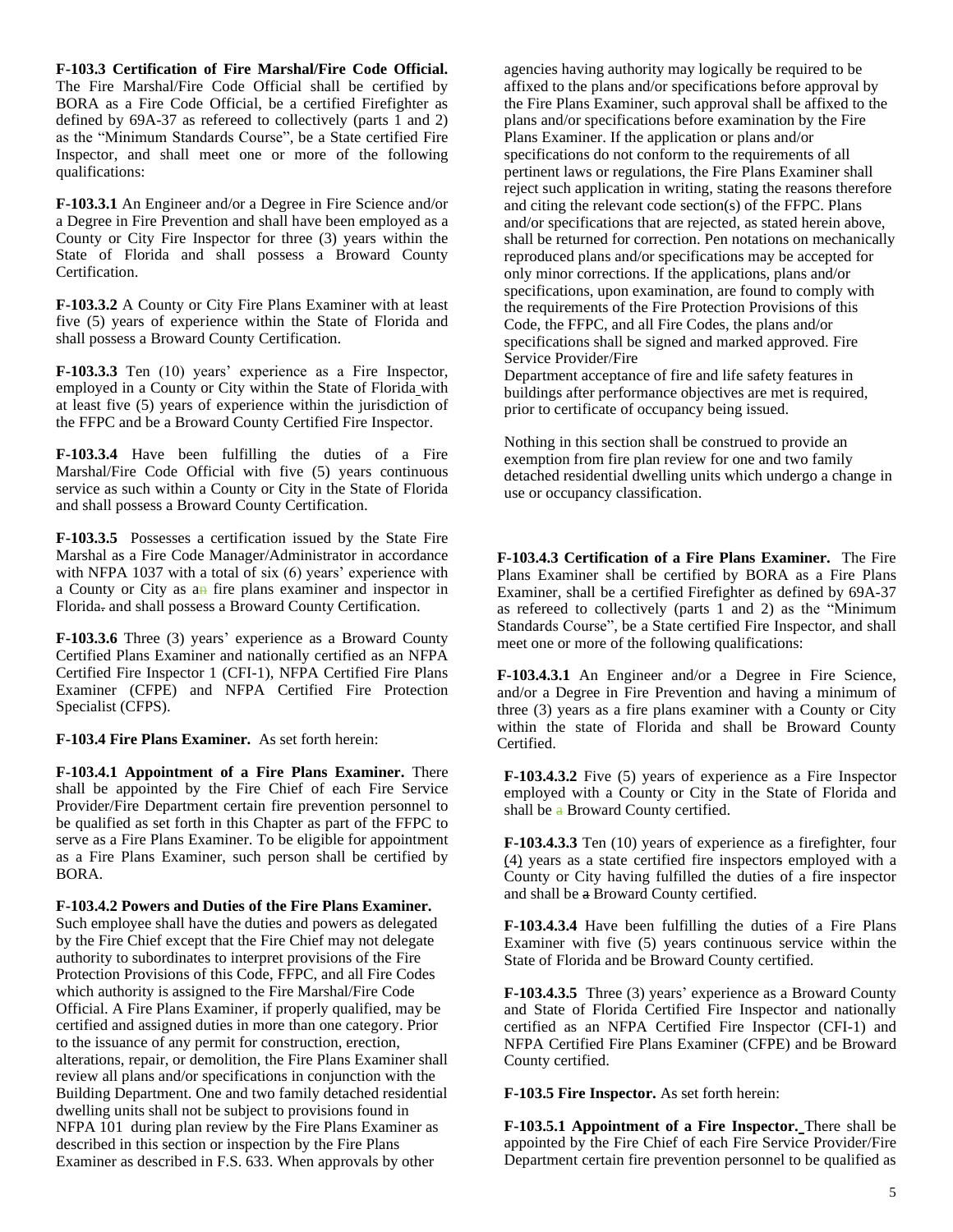set forth in this Chapter as part of the FFPC to serve as a Fire Inspector. To be eligible for appointment as a Fire Inspector, such person shall be certified by BORA.

**F-103.5.2 Powers and Duties of the Fire Inspector.** Such employee shall have the duties and powers as delegated by the Fire Chief except that the Fire Chief may not delegate authority to subordinates to interpret the Fire Protection provisions of this Code, the FFPC, and all Fire Codes which authority is assigned to the Fire Marshall/Fire Code Official. A Fire Inspector, if properly qualified, may be certified and assigned duties in more than one category. Under the Fire Chief's direction, the Fire Inspector shall enforce all local ordinances of the jurisdiction pertinent to the prevention of fires, suppression or extinguishing of fires, storage, use and handling of explosive, flammable, combustible, toxic, corrosive and other hazardous gaseous, solid and liquid materials. The inspection of equipment and maintenance of automatic, manual, other fire alarm systems, fire extinguishing equipment, and the maintenance and regulation of fire escapes. The maintenance of fire protection and the elimination of fire hazards on land and in buildings, structures and other property, including those under construction. The means and adequacy of each exit in the event of fire or similar emergency, from factories, schools, hotels, lodging houses, asylums, hospitals, churches, halls, theaters, amphitheaters and all other places in which people work, live or congregate from time to time for any purpose. The investigation of the origin, cause, and circumstances of fire(s). If defects, omissions or violations exist on any other part of the system relating to work for which approval is requested, the issuance of the Approval shall be withheld until corrections have been made to the defective portion of the system, and the same are made to comply with this Fire Code. The Fire Inspector shall serve<br>notice to the Fire Contractor/representative or to the Fire Contractor/representative or owner/representative in writing, stating the reasons therefore and citing the relevant code section(s).

**F-103.5.3 Certification of a Fire Inspector.** Application for certification shall be on a form containing such pertinent information as is considered relevant to BORA. To be eligible for appointment as Fire Inspector, such person shall be certified by BORA and shall meet the following qualifications:

**F-103.5.3.1** Be a certified Firefighter as defined by 69A-37 as refereed to collectively (parts 1 and 2) as the "Minimum Standards Course" and shall be a state certified Fire Inspector.

**Exception:** At Fire Chief's discretion, a person may be given up to eighteen (18) months to become a Florida Certified Firefighter, from the date of hire.

**F-103.5.3.2** Pass a written competency examination approved by BORA, to be given in May and November (only one (1) applicant required) of each year,-. The competency

examination can only be taken three (3) times in a one-year period, or the test may be given when requested by at least three (3) applicants.

### **F-103.5.3.3 Retention;**

Individuals currently certified under this code may, at their separation date from a local fire department as an inspector place their certification in a non-active status for one FFPC code cycle or a period of four (4) years whichever is longer, by notifying the Board of Rules and Appeals in writing of their selection. During this period the individual shall maintain continuing educational credits in Fire Prevention in the amount of 60 hours as required for renewal. At the conclusion of the code cycle or four (4) year period, as stated above the individual previously holding a certification in a non-active statues will become null and void unless the previsions for recertification are met at the conclusion of the code cycle or four (4) year period.

**F-103.6 Certification.** All Fire Service Provider/Fire Department Inspection Personnel shall be certified by BORA.

**F-103.6.1 Certification Fee:** If applicable, each application shall be accompanied by a check in the amount appropriate for each discipline according to the BORA Fee Schedule for Certification, payable to "Broward County Commissioners."

**F-103.6.2** Broward County Certification is valid for a period of four years and shall expire on the same date as their State of Florida Fire Inspector Certification.

**F-103.6.3** The certification of Fire Service Provider/Fire Department Inspection Personnel may be revoked, for cause, by BORA. BORA may deny, refuse to renew, suspend, or revoke the BORA certificate of a Fire Marshal/Fire Code Official, Fire Plans Examiner, or Fire Inspector if it finds that any of the following grounds exist:

**A)** Any cause for which issuance of a certificate could have been refused had it then existed and been known to BORA.

**B)** Violation of Florida Statutes 633 or any local fire code amendments.

**C)** Falsification of records relating to the certificate.

**D)** Having been found guilty of or having pleaded guilty or nolo contendere to a felony, whether or not a judgment of conviction has been entered.

**E)** Failure to meet any of the renewal requirements.

**F)** Having been convicted of a crime in any jurisdiction which directly relates to the practice of the fire code inspection, plan review, or administration.

**G)** Making or filing a report or record that the certificate holder knows to be false, or knowingly inducing another to file a false report or record, or knowingly failing to file a report or record required by the state or local law, or knowingly impeding or obstructing such filings, or knowingly inducing another person to impede or obstruct such filing.

**H)** Failure to properly enforce applicable fire codes or permit requirements within this state which the certificate holder knows are applicable by committing willful misconduct, gross negligence, gross misconduct, repeated negligence, or negligence resulting in a significant danger to life or property.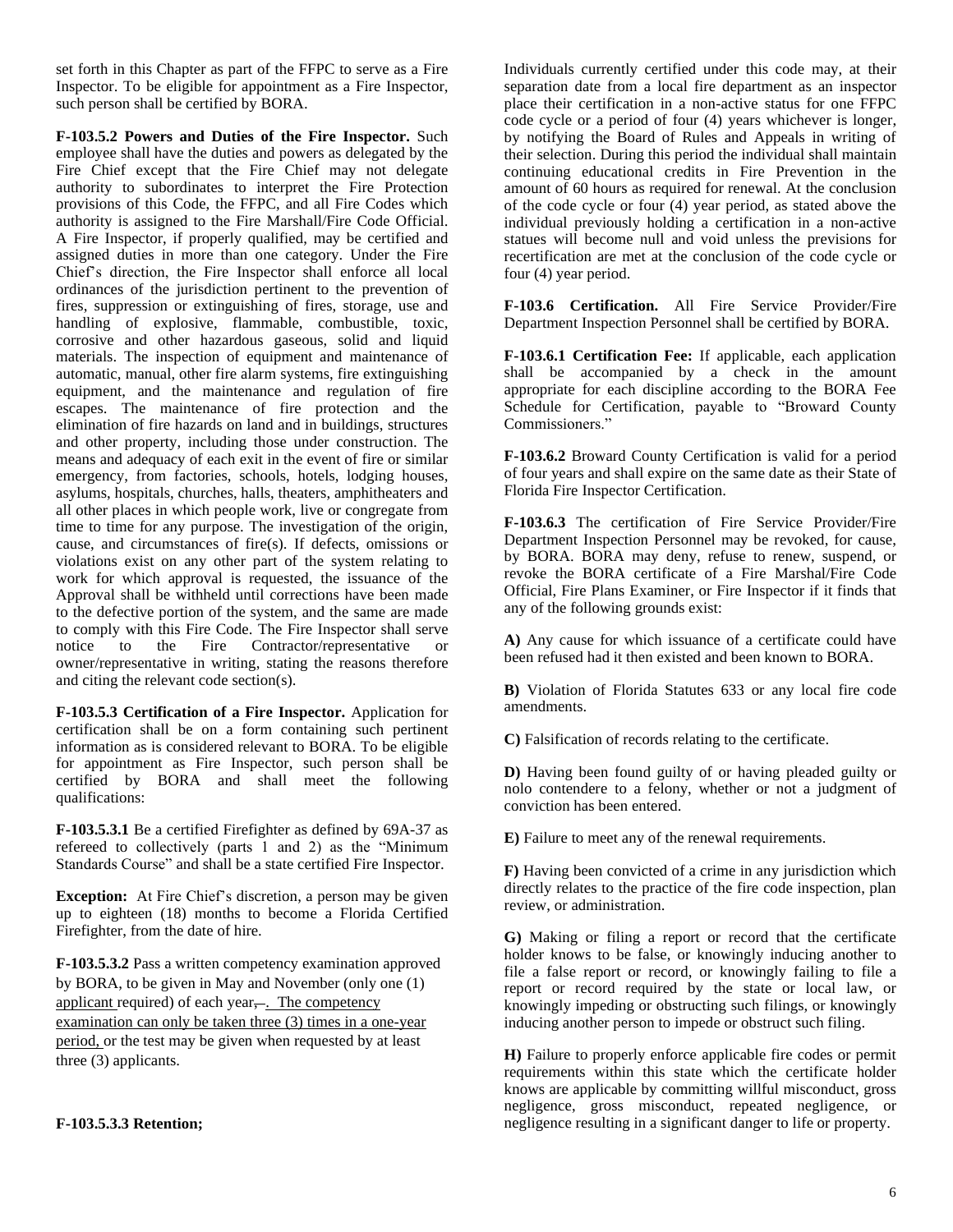**I)** Accepting labor, service, or materials at no charge or at a noncompetitive rate from any person who performs work that is under the enforcement authority of the certificate holder and who is not an immediate family member of the certificate holder. For the purpose of this paragraph, the term "immediate family member" means a spouse, child, parent, sibling, grandparent, aunt, uncle, or first cousin of the person or the person's spouse or any person who resides in the primary residence of the certificate holder. BORA upon verification of the above grounds, shall immediately notify the Fire Marshal, Fire Code Official, Fire Plans Examiner, and/ or Fire Inspector involved, who, upon notification from BORA, shall appear before the Board to explain why his/her their certification should not be revoked.

**F-103.6.4** Personnel assigned to the bureau as Fire Inspectors shall be State of Florida Certified Firefighters *(see 18 month exception*), State of Florida Certified Fire Inspectors. For certification refer to Florida State Statute 633. Individuals being considered for appointment will be required to complete an affidavit of compliance with 71-575 (see Board policy 14- 02)

**F-103.7 Recertification.** All Fire Service Provider/Fire Department Inspection Personnel shall be recertified by BORA.

**F-103.7.1** To be recertified all Fire Marshal/Fire Code Officials, Fire Plans Examiners, Fire Inspectors or a combination thereof who are presently certified by BORA, shall meet the following criteria:

**F-103.7.1.1** Be presently employed by a governmental fire entity within Broward County.

**F-103.7.1.2** Recertification shall have the same anniversary date as provided in Florida Statutes, Chapter 633, with the completion of sixty (60) contact hours in continuing education every four (4) consecutive years on Fire Protection and Fire Safety, which are approved by BORA.

**F-103.7.1.3** Personnel assigned to the bureau as Fire Inspectors shall be State of Florida Certified Firefighters, and State of Florida Certified Fire Inspectors. For certification or recertification refer to Florida State Statute 633.

**F-103.7.2** If certification is not renewed and allowed to lapse, application for recertification shall be accompanied with proof that (15) contact hours per year, in the preceding 4 years in continuing education has been met. Attendance at the BORA meetings and/or the BORA committee meetings shall be counted as one (1) hour for a maximum of fifteen (15) county required contact hours within a four (4) year renewal period.

If the certification is not renewed within 8 years. the individual must retake the state fire safety inspectors training and take the local fire exam and shall be on a form containing such pertinent information as is considered relevant to BORA. Individuals being considered for recertification will be required to complete an affidavit of compliance with 71-575 (see Board policy 14-02)

**F-103.7.3 Recertification Fee:** If applicable, each application shall be accompanied by a check in the amount appropriate for each discipline according to the BORA Fee Schedule for Recertification, payable to "Broward County Commissioners."

#### **SECTION F-104 Broward County Board of Rules and Appeals**

### **F-104 Broward County Board of Rules and Appeals.**

**F-104.1** The Broward County Board of Rules and Appeals shall maintain a staff position to coordinate the enforcement of the Fire Protection Provisions of this Code, the FFPC, and all Fire Codes thereto. This person shall be known as the Chief Fire Prevention Code Compliance Officer and shall be certified as Fire Marshal/Fire Code Official. It is recommended that the individual under consideration for Fire Code Compliance Officer have at a minimum four years documented as a Fire Code Official / Fire Marshal.

**F104.2 The Fire Code Compliance Officer** shall have the authority to make inspections in the discipline and shall be responsible to see that the Fire Protection Provisions of this Code, the FFPC, and all Fire Codes are being uniformly enforced by all AHJs (building and Fire Service Provider/Fire Department in Broward County.

# **SECTION F-105**

**Broward County Fire Code Committee**

### **F-105 Broward County Fire Code Committee:**

**F-105.1** In order to determine the suitability of alternate materials and type of construction, to provide for reasonable interpretations of the Fire Protection Provisions of this Code, the FFPC, and all Fire Codes, and to assist in the control of the life/safety in buildings and structures, there is hereby created a Broward County Fire Code Committee, to make recommendations to BORA.

**F-105.2** Membership: The BCFCC shall consist of:

- 1. One Mechanical Engineer, Florida P.E.
- 2. One Architect, Florida Registered
- 3. One Fire Sprinkler Contractor
- 4. One Representative of Persons with disabilities
- 5. One Master Electrician
- 6. Four Fire Service (Florida Certified Fire Inspectors)
- 7. One Fire Service Member of the Board of Rules and Appeals
- 8. One Contractor, Certified to Install Fire Alarms
- 9. One General Contractor
- 10. One Florida P.E., Electrical Discipline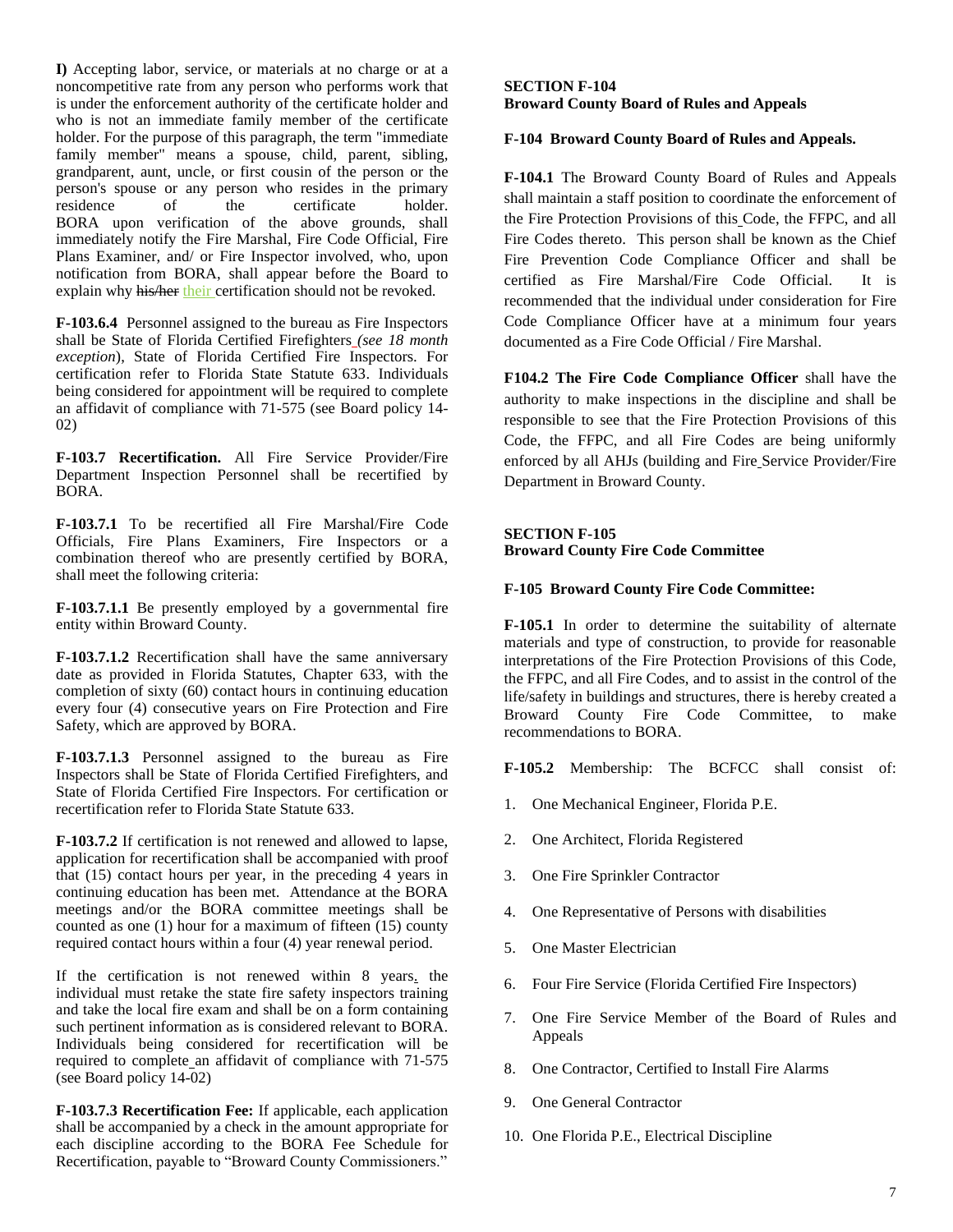11. One Mechanical Contractor

12. One Consumer Advocate

13 One Florida P.E., Structural Discipline,

14 One Chief Plumbing Inspector

**F-105.3** Membership, such as membership of the BCFCC, will be for one year (with members being able to succeed themselves through reappointment by BORA Chairperson). The Chairperson of BORA will select all members, including the Chairperson of the BCFCC. The Chairperson of the BCFCC shall be a Fire Service member of BORA.

### **F-105.4 Appeals from the Decisions of the Fire Chief and/or Building Official:**

**F-105.4.1** The BCFCC shall review all appeals from the decisions of the Fire Chief and/or Building Official wherein such decision is on matters regulated by the Fire Protection Provisions of this Code, the FFPC, and all Fire Codes. Appeals can be submitted by any person who has reason to believe they have been subjected to unreasonable enforcement of the Fire Protection Provisions of this Code, the FFPC, and all Fire Codes.

**F-105.4.2** Procedures for Appeals: The BCFCC shall review the appeal prior to hearing by BORA and shall make recommendations to BORA for resolution of the appeal. BORA shall then hear the appeal and make a final ruling.

F-105.4.3 Decisions by the BOARD related to an appeal of the FFPC can be challenged by submitting a request for a Declaratory Statement to the State Fire Marshal's Office.

### **F-105.5 Procedures in County Court /Code Enforcement Board:**

When charges are filed based upon a violation under this code, such charges, prepared under the direction of the city, state, or county attorney and shall be heard by a county judge or Code Enforcement Board, within the time prescribed under county court procedures or Code Enforcement Board. Such conditions shall constitute an immediate danger to life.

#### **SECTION F-106**

#### **Authority Fire Chief, Fire Marshal/Fire Code Official, or his/her duly authorized representative**

#### **F-106 Authority:**

**F-106.1** The Fire Chief, Fire Marshal/Fire Code Official, or their duly authorized representative shall investigate the origin, cause, and circumstances of every fire occurring within their AHJ. Such investigation shall begin immediately upon the occurrence of a fire, and the Fire Chief, Fire Marshal/Fire Code Official, or their duly authorized representative shall be immediately notified of the facts. The Fire Chief, Fire

Marshal/Fire Code Official, or their duly authorized representative shall take charge immediately of the physical evidence and shall notify the proper authorities designated by law to pursue the investigation of such matters. The Fire Chief, Fire Marshal/Fire Code Official, or their duly authorized representative shall further cooperate with the authorities in the collection of evidence and in the prosecution of the case.

**F-106.2 Notices and Orders. T**he Fire Chief, Fire Marshal/Fire Code Official or Fire Code Manager/Administrator, or their duly authorized representative shall issue all necessary notices or orders to ensure compliance with the Fire Protection Provisions of this Code, the FFPC, and all Fire Codes.

**F-106.2.1** A building, structure, occupancy, premises, or vehicle shall not be used when in violation of the Fire Protection Provisions of this Code, the FFPC, and all Fire Codes.

**F-106.2.2** Unlawful Continuance of Fire/Life Safety Hazard: Any person or persons operating or maintaining any occupancy, premises or vehicle subject to this Code who shall permit any fire and/or life safety hazard to exist on premises or property under their control, and who shall fail to take immediate action to abate such hazards, when ordered or notified to do so by the Fire Chief, Fire Marshal/Fire Code Official, or their duly authorized representative, shall be guilty of a second degree misdemeanor. Criminal enforcement of the Fire Protection Provisions of this Code, the FFPC, and all Fire Codes shall remain with local law enforcement departments and officials charged with enforcement of the criminal laws of the State.

**F-106.2.3 Concealed Work:** The Building Official or his/her duly authorized representative and/or Fire Marshal/Fire Code Official or their duly authorized representative may order portions of the structure frame of a building and/or structure to be exposed for inspection when, in his/her opinion, there is a good reason to believe that a building or portion thereof is in an unsafe or dangerous condition or that there is willful or negligent concealment of a violation of this Code, the Fire Protection Provisions of this Code, the FFPC, and all Fire Codes.

### **F-106.3 Removal or Destruction of Signs or Tags:**

**F-106.3.1** It shall be unlawful to remove or tamper with any seal, warning tag, or lock placed on an article, appliance, vehicle, meter, tank, or building by the building department or the Fire Service Provider/Fire Department, without first obtaining permission to do so by the AHJ

**F-106.3.2** It shall be unlawful for any person to tamper with or change the position of any utility valve, switch, wiring, piping, meter, or connection, or alter any utility service in any way, unless properly authorized to do so.

**SECTION F-107 Standby Fire Watch**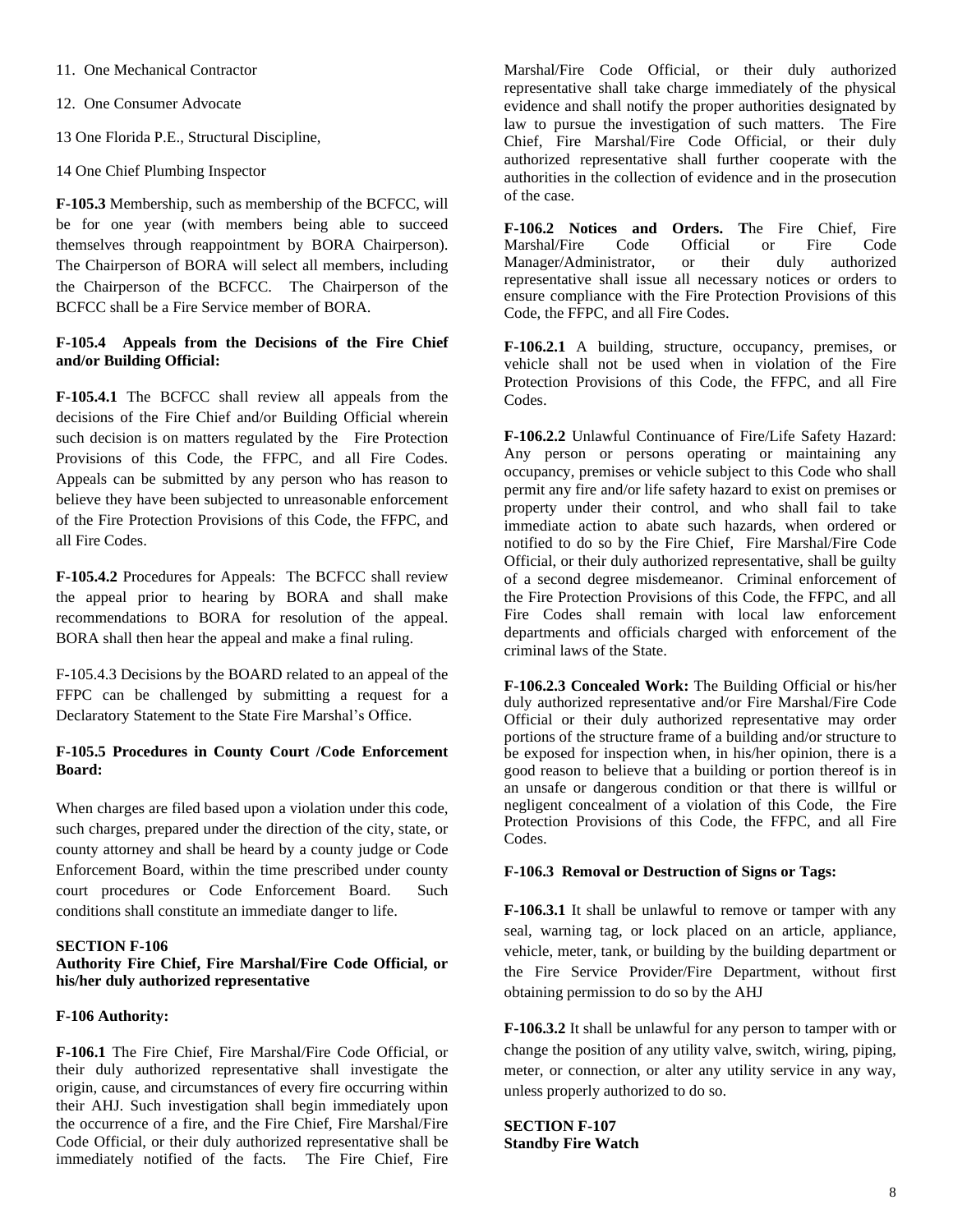#### **F-107 Standby Fire Watch:**

**F-107.1** Whenever in the opinion of the Fire Chief, Fire Marshal/Fire Code Official, or their duly authorized representative, when a potentially hazardous condition or a reduction in life safety features, due to the number of persons, or the nature of the performance, exhibition, display, contest or activity, the Fire Chief or their duly authorized representative may require the owner, agent or lessee to employ one or more certified Fire Inspectors or Firefighters, as required and approved by the Fire Chief, to be on duty at such place. Said Fire Inspectors/Firefighters shall be subject to the Fire Chief's and/or their duly authorized representative orders at all times, when so employed, and remain on duty during the times such places are open to the public, or when such activity is being conducted. The Fire Chief may allow the use of other trained individuals to serve as an alternative to a Fire inspector / Fire Fighters requirement. Before each performance or the start of such activity, said Fire Inspector/Firefighter or others allowed by the Fire Chief shall inspect all required fire/life safety equipment, to insure that such equipment is in proper working order, and shall keep diligent watch for any emergency that should arise. Should any emergency arise, the Fire Inspector/Firefighter or others allowed by the Fire Chief shall take whatever action necessary to protect the occupants and public from injury or any lifethreatening condition.

# **SECTION F-108**

#### **Tents, Membrane Structures, Temporary Structures and Uses**

#### **F-108 Tents and Membrane Structures**

**F-108.1** For the purpose of this Section, a place of assembly shall include any circus, sideshow, carnival, tent show, theater, skating rink, dance hall or any other exhibition, production, engagement or offering, or other place of assembly in or under which 50 or more persons may gather for any purpose.

**F-108.1.1 General.** The Building Official or Fire Code Official is authorized to issue a permit for the erection of temporary structures such as seats, canopies, tents and fences used in construction work or for temporary purposes such as reviewing stands. Such permits shall be limited as to time of service, but shall not be permitted for more than 180 days. Such structures shall be completely removed upon the expiration of permit.

a) Temporary structures, such as tents with sides, exceeding 100 sq./ft*.*, and canopies without sides exceeding 225 sq./ft., containing occupancy or operations that could present a life safety hazard to occupants and/or the general public based on the opinion of the Fire Code Official, shall be required to have a permit issued in conformance with permitting section of Chapter 1 and

this code and be in conformance with the Life Safety provisions of this code and the Florida Building Code.

### **F-108.1.2 Reserved**

### **F-108.1.3 Conformance.**

Temporary structures and uses shall conform to the structural strength, fire safety, means of egress, accessibility, light, ventilation and sanitary requirements of this Code and the FFPC as necessary to ensure public health, safety and general welfare.

**F-108.2 Parking of Vehicles:** Automotive equipment that is not necessary to the operation of the tent show performance shall not be parked within 20 feet of the tent or membrane structure. No other automotive equipment or internal combustion engines shall be located within 50 feet of the tent except upon a public street.

### **F-108.3 Smoking and Open Flame:**

**F-108.3.2** An approved receptacle for the disposal of lighted smoking materials shall be provided at all entrances to tents and membrane structures.

**F-108.4 Fire Extinguishers and other Fire-Protection Equipment:** Fire extinguishers and other fire protection equipment shall be provided in every tent or membrane structure as follows:

**F-108.4.1** A minimum of one 4A-10B:C type extinguisher shall be provided in every tent or air supported structure having a floor area less than 2,000 square feet and also one in each additional 2,000 square feet or fraction thereof.

**F-108.4.2** At least one 40-B:C type fire extinguisher shall be provided for each power generator or transformer and at locations where flammable or combustible liquids are used, stored or dispensed.

### **F-108.5 Storage of Flammable or Combustible Liquids:**

Flammable or combustible liquid shall not be stored in a tent or membrane structure nor less than 50 feet from any tent or membrane structure.

**F-108.6 Housekeeping:** Hay, straw, trash and other flammable material shall not be stored less than 35 feet from any tent or membrane structure, except as authorized by the authority having jurisdiction.

#### **F-108.7 Seating Arrangements:**

**F-108.7.1 Bonding of chairs.** All loose seats, folding chairs or similar seating facilities that are not fixed to the floor shall be bonded together in groups of not less than six. Exceptions: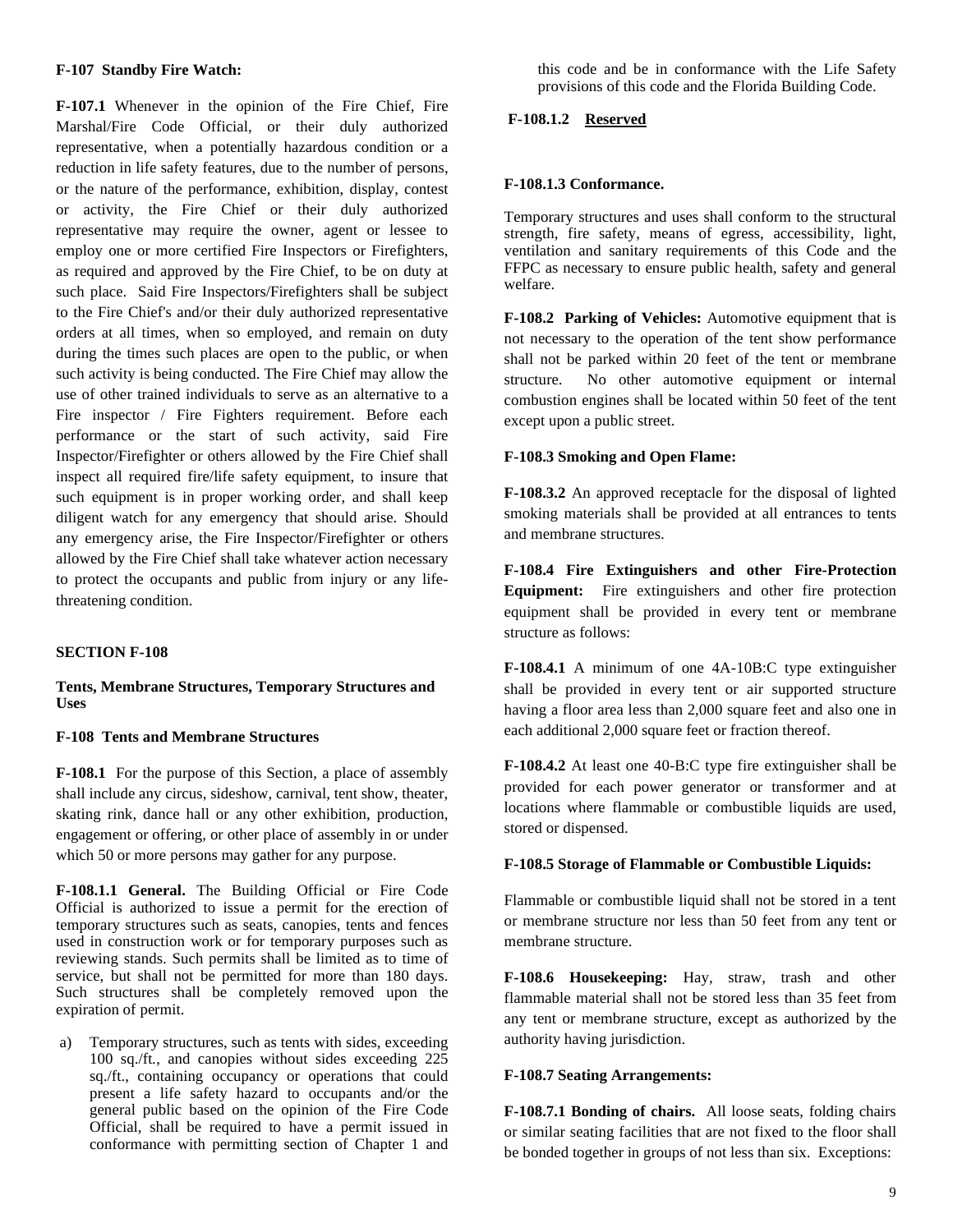**(1)** When not more than 500 such seats, chairs or facilities are provided, bonding thereof may be deleted.

**(2)** The bonding of chairs shall not be required when tables are provided, as when the occupancy is used for dining or similar purposes.

**F-108.7.2** Securing of chairs, folding and telescoping seat seating, reviewing stands, grandstands, and bleachers shall be in accordance with NFPA 102.

#### **F-108.8 Awnings, Tents and Canopies:**

**F-108.8.1** Awnings, tents, canopies, and similar products whether attached or detached from a building shall have a flame spread rating of 25 or less.

#### **F-108.9 Vehicular Access:**

**F-108.9.1** Fire access roads shall be surfaced with solid pavement, grass turf reinforced by concrete grids, or by similar type surfaces approved by the authority having jurisdiction, designed to accommodate fire apparatus weighing a minimum of 32 tons.

**F-108.9.2** Buildings having ramps and/or elevated roadways shall have posted weight limit signs showing maximum load capacity.

**F-108.9.3** All new and existing automatic entry gates installed in either commercial or multifamily communities shall be provided with a universal access system, approved by the Fire Prevention subcommittee of the Fire Chiefs Association of Broward County, to allow rapid entry. Existing applications may be provided up to one (1) year to complete as approved by the AHJ.

#### **F-108.10 Vehicles on Display:**

**F-108.10.1** When vehicles are on display or stored inside any occupancy group other than an automobile show room it shall comply with the provisions listed in NFPA 1, 20.1.5.5.4.12

#### **SECTION F-109 RESERVED**

**SECTION F-110 Reserved**

# **SECTION F-111**

**Test Criteria for Mechanical Smoke Control Systems**

**F-111 Initial Acceptance Test Criteria and Periodic Testing of Mechanical Smoke Control Systems:**

Test Criteria for Mechanical Smoke Control Systems shall be stated on the mechanical plans.

**F-111.1** The following shall receive notice from the Mechanical Contractor so that they may witness the system's performance test:

#### **F-111.1.1** Fire Service AHJ.

**F-111.1.2** Building Department (Mechanical) AHJ. .

#### **F-111.1.3** Periodic Testing:

All smoke control systems shall be retested as per the provisions found in the FFPC by a firm (test and balance) possessing a certificate of competency as a test and balance contractor for smoke control systems as required in Broward County Ordinances, Chapter 9 and Broward Local Administrative Provisions Chapter 1of the FBC and shall be approved by the local AHJ. The smoke control system shall be retested without smoke, in both the manual and automatic modes per the sequence of operation. The annual periodic testing and balancing results shall be provided in a certified test and balance report to the Fire Service Provider/Fire Department AHJ, who shall consult with the Chief Mechanical Inspector

At a minimum the annual periodic test report shall contain the following information;

1) All smoke control system air movement equipment and if operating as intended.

2) Retest voltage.

3) Retest amperage.

4) Retest RPM if applicable.

5) All smoke control system control dampers shall be identified and if operating as intended.

6) All smoke zone differential pressures at egress exit doors (egress doors shall have no more than 30 lbf on break and 15 lbf on swing.

#### **SECTION F-112 Automatic Sprinklers Required**

#### **F-112 Automatic Sprinklers Required:**

**F-112.1** Fire flow testing of a water supply for an Automatic Fire Protection Systems (AFPS) and/or Standpipe System using water as an extinguishing agent for new and existing buildings and structures shall be in accordance with NFPA 291, Recommended Practice for Fire Flow Testing and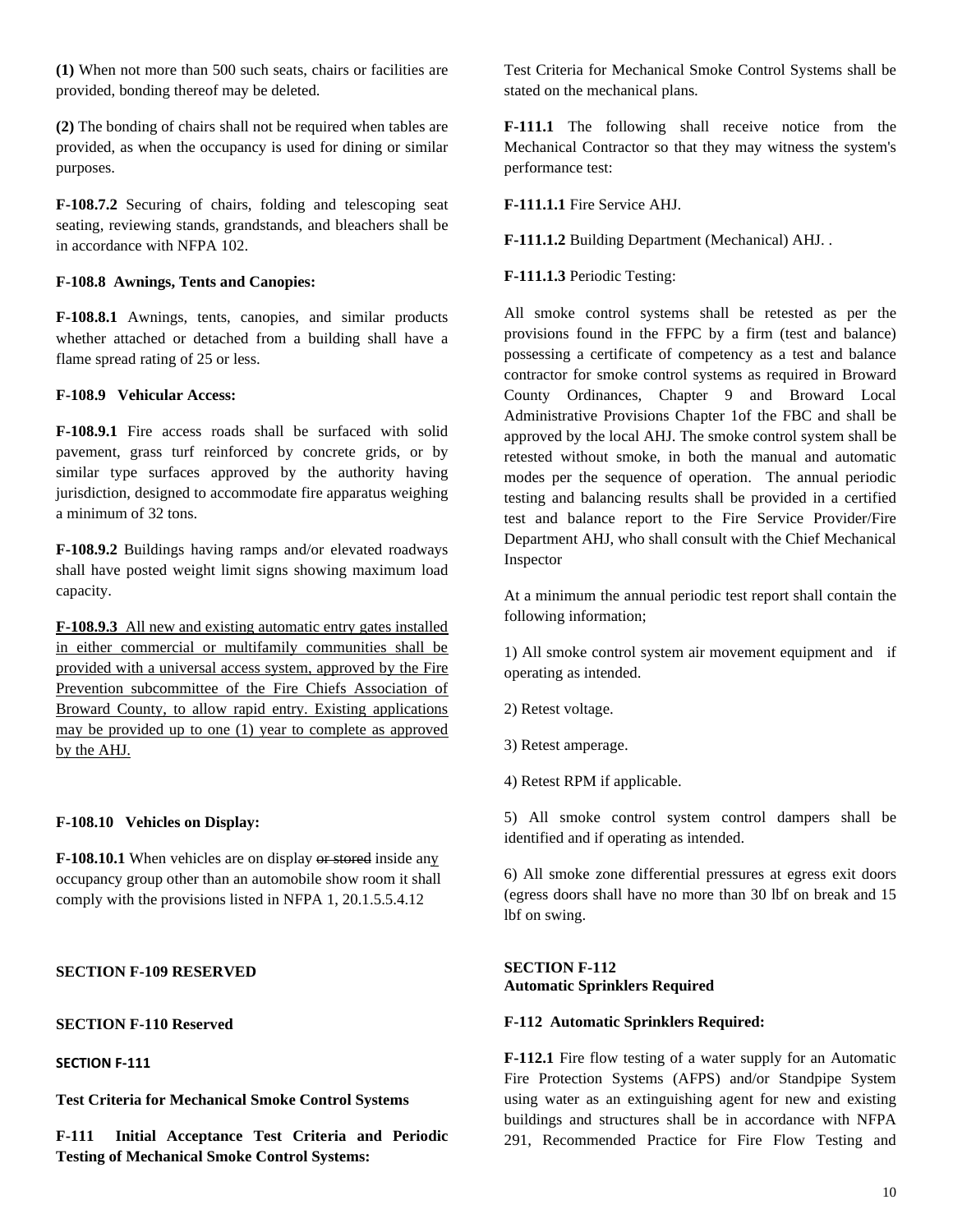Marking of Hydrants, Florida Administrative Code (FAC) 69A-60.

**F-112.2** The following occupancies shall be protected throughout by an approved automatic sprinkler system installed in accordance with NFPA 13.

#### **F-112.2.1 Storage.**

In existing storage occupancies (other than parking garages and high-piled combustible storage) used for the storage of combustible goods or merchandise and exceeding 20,000 square feet per floor.

#### **F-112.2.4 Industrial Occupancies:**

All existing industrial occupancies exceeding 15,000 square feet per floor.

#### **F-112.3 Reserved**

**F-112.4** Where automatic fire sprinkler systems are installed, the location of the Fire Service Provider/Fire Department connection shall be approved by the Fire Service Provider/Fire Department having jurisdiction.

#### **F-112.5 Limited Access Structures**

**F-112.5.1** Where automatic fire sprinklers are installed in new Mini Storage Buildings, fire department emergency access openings acceptable to the AHJ shall also be provided. The emergency access openings shall not be less than the dimensions referenced in the Life Safety Code for Underground and Limited Access Structures.

### **SECTION F-113** Corridors **F-113 Corridors.**

Where exterior corridors or exterior balconies serving as a required means of egress are enclosed on both sides and above, and the length of the enclosure along the long axis is twenty-five (25) feet or more, fire-resistivity of walls and the protection of openings therein shall be required as if such corridors or balconies were enclosed interior corridors.

# **SECTION F-114 Reserved**

### **SECTION F-115 RESERVED**

### **SECTION F-116 Flammable and Combustible Liquids**

**F-116 Flammable and Combustible Liquids.**

# **F-116.1 Underground Storage and Dispensing of Flammable/Combustible Liquids:**

Underground tanks used to store flammable liquids shall bear an Underwriters' label or equivalent testing agency. Tank

capacity for underground installations shall be limited to thirty thousand (30,000) gallons or less. Any tank to be installed shall be jointly approved in writing by the Fire Chief, Building Official, the director of zoning, and/or their duly authorized representative, after an appropriate review has been conducted. Such review includes, but is not limited to, an analysis of the proposed installation, location, distance separations, types of occupancies in the vicinity, tank corrosion protection and construction, and applicable zoning restrictions. The maximum storage capacity in any one location shall not exceed an aggregate total of one hundred thousand (100,000) gallons unless approved by the local Fire Code Official. Any property or facility requesting installation of tanks exceeding an aggregate capacity of sixty thousand (60,000) gallons of flammable liquids shall comply with the following additional requirements:

1) The property must be of suitable size, shape and topography to allow for the safe installation of the proposed tanks and be in compliance with location requirements identified in other sections of the NFPA, state and local fire codes; and

2) The facility must have an attendant on site during hours of operation; and

3) The facility must be continuously monitored, either by an on-site attendant or a third party when the facility is not in operation; and

4) The operator must provide evidence of an employee training program for on-site attendants that educates concerning all on-site equipment, including life safety equipment and emergency response procedures; and

5) The facility must provide additional emergency shut-off stations for ready accessibility by on-site attendants and the public; and

6) Station operator shall submit an emergency response plan for review and approval prior to issuance of permits for operations of the facility. The emergency response plan shall, at a minimum, provide emergency contact information and notification requirements, fire prevention and control equipment employed at the site, monitoring requirements and plans and procedures for mitigating release of hazardous materials, as well as all other information required by applicable governing and permitting agencies.

When flammable liquids are stored in more than one location, tanks shall not be interconnected between locations.

**Exception***:* Broward County Office of Transportation's Transit Operations and municipal, county and special districts having underground bulk fuel storage facilities shall comply with the provisions of NFPA 30. Aggregate Limitations of Flammable and Combustible Liquids as per the F- 116.1 shall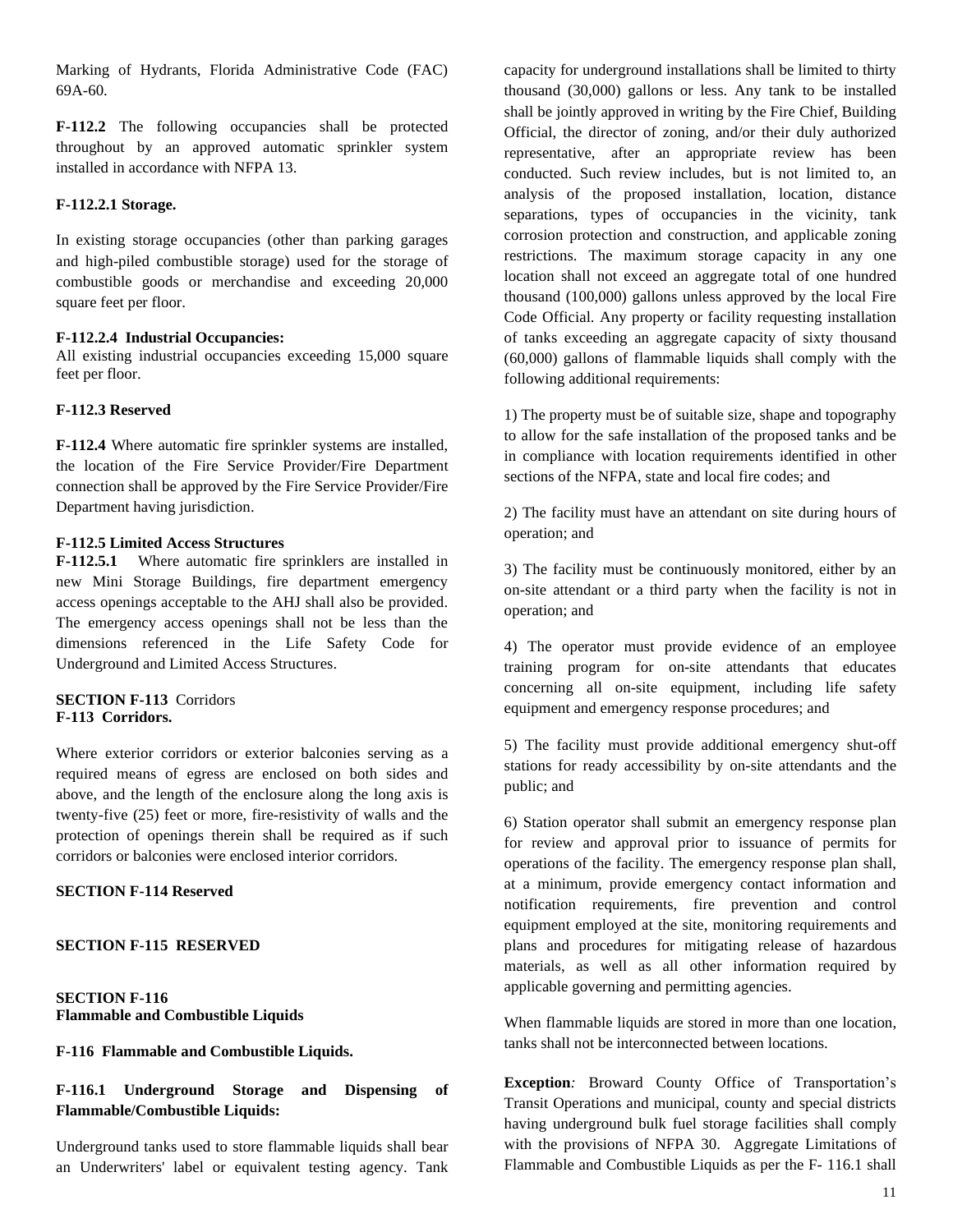not apply. Permit shall be reviewed for compliance by the local Fire Service Provider/Fire Department having Jurisdiction*.*

**F-116.1.1** Underground tanks out of service for a period of one year shall be removed. Underground tanks may be abandoned in place only if approved by the Fire Service Provider/Fire Department having jurisdiction.

#### **F-116.2 Storage and Use on Site of Combustible Liquids Used for Fixed Equipment Shall Be Under the Following Requirements:**

**F-116.2.1** Aboveground installation of single-wall tanks shall comply with NFPA 30 and the following additional requirements:

**F-116.2.1.1** Above ground tanks having a capacity in gallons greater than 10,000 shall be approved by zoning and local AHJ.

**Exception:** Municipal, County and Special Districts installing aboveground fuel storage tanks for fixed equipment for providing governmental services. Permit shall be reviewed for compliance by the local Fire Service Provider/Fire Department AHJ .

**F-116.2.1.2** Tanks shall be surrounded with an embankment or impervious dike not less than four feet high and capable of holding not less than one- and one-half times the capacity of the tank surrounded. Embankments or dikes shall be continuous, with no opening for piping or roadways.

**F-116.2.2** All aboveground storage tanks shall be identified by a suitable sign which will state type of fuel and capacity of the tank.

**F-116.2.3** Tanks used for stationary combustion engines and gas turbines shall comply with NFPA 37, as adopted in FAC 69A-60, Standard for the

Installation and Use of Stationary Combustion Engines and Gas Turbines.

**F-116.2.4** Distance separation between aboveground storage tanks and property lines and buildings shall be as specified in Table F-116.2.4 below:

### **Table F-116.2.4**

|            |                      | To line of |            |
|------------|----------------------|------------|------------|
|            | To line of adjoining | adjoining  | To line of |
|            | unprotected building |            | existing   |
| Capacity   | or property which    | protected  | frame      |
| in Gallons | may be built upon    | buildings  | buildings  |
| 1,000      | 12 feet              | 8 feet     | 20 feet    |
|            |                      |            |            |

| 2.000  | 20 feet | 15 feet | 40 feet |
|--------|---------|---------|---------|
| 3.000  | 20 feet | 15 feet | 40 feet |
| 10.000 | 30 feet | 20 feet | 50 feet |

### **F-116.3 Aboveground Storage for Dispensing of Flammable and Combustible Liquids from UL listed 142 (double wall), 2085 or Equivalent Tanks:**

**F-116.3.1** Aboveground storage of flammable and combustible liquids shall be approved by the Fire Chief, Building Official, and/or their duly authorized representative after an appropriate review has been conducted. Such review includes, but is not limited to, an analysis of the proposed installation, location, distance separations, types of occupancies in the vicinity, tank corrosion protection and construction, and applicable zoning restrictions. The maximum storage capacity in any one location shall not exceed an aggregate total of 12,000 gallons. Aboveground storage of flammable and combustible liquids shall comply with the following regulations:

**Exception:** Municipal, county and special districts having aboveground fuel storage facilities shall comply with the provisions of NFPA 30. Aggregate Limitations of Flammable and Combustible Liquids as per F116.3.1 shall not apply. Permit shall be reviewed for compliance by the local Fire Service Provider/Fire Department AHJ *.*

**F-116.3.1.1** The provisions in this Section shall not supersede any zoning standard that might regulate or eliminate the use of aboveground storage tanks.

**F-116.3.1.2** Aboveground Tanks containing flammable and combustible liquids shall be in approved fire resistive tank enclosure assemblies.

**F-116.3.1.2.1** A fire resistive tank enclosure assembly storing flammable liquids shall consist of a tank bearing an Underwriters' label 142, 2085 or an equivalent testing criterion by an approved testing agency. A single tank or combination of tanks shall not exceed 12,000 gallons at one site.

**F-116.3.1.3** The tank assembly shall be installed upon a minimum four-inch (4") slab, meeting requirements of the manufacturer's specifications. Each tank assembly shall be anchored to withstand uplifting by flooding or storm surges, including when the tank is empty.

**F-116.3.1.4** Area around tank assembly shall be maintained free of combustible waste, debris and all types of storage. Any tank assembly exposed to vehicular traffic shall have collision barrier posts installed on all corners and sides so exposed and shall not be spaced more than four feet (4') apart, center to center. Fire Marshal/Fire Code Official, or their duly authorized representative, may require the installation of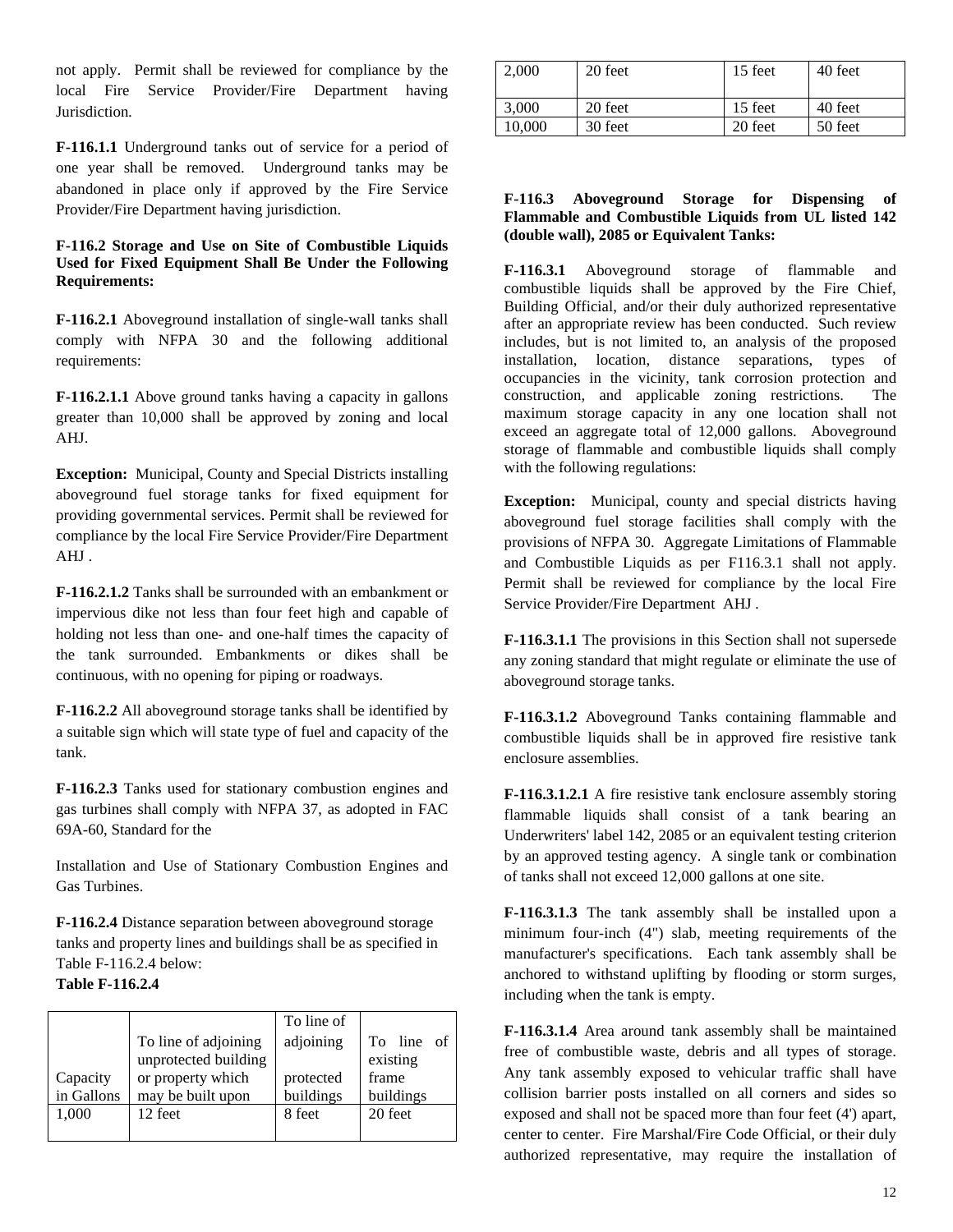collision barrier posts, even if the clearance guidelines can be achieved.

**F-116.3.1.5** Dispensing devices are allowed to be installed on top of the tank enclosure assembly. Any such device dispensing Class 1 liquids shall have installed on the fill hose, a UL listed emergency breakaway device designed not to lose liquid from either side of the breakaway point. All product piping attached to the tank enclosure assembly shall be double walled, contain a sheer valve or equivalent, and shall be installed by an authorized pollutant storage system specialty contractor. External piping leading away from the tank shall have a valve located within six inches (6") to the shell of the tank. Approved antisiphon devices shall be installed at each connection of piping to a tank when such piping extends below the level of the top of such tanks both internally and externally. All underground pipe work shall be uncovered until inspected by building and Fire Service Provider/Fire Departments, and other regulatory agencies.

**Exception:** Factory installed piping does not have to be installed by an authorized pollutant storage system specialty contractor.

**F-116.3.1.6** Aboveground tank assemblies temporarily out-ofservice for a period not exceeding ninety (90) days shall immediately have the fill, gauge openings and pump suction capped and secured against tampering. The vent lines shall be left open. Aboveground tank assemblies out-of-service for a period exceeding ninety (90) days, shall be removed. The property owner or agent shall notify the Fire Service Provider/Fire Department of any tanks out-of-service greater than 90 days.

**F-116.4** Only Labeled and Listed Pumps Shall Be Used; Gravity Flow Pumps Are Prohibited. Fuel shall be drawn from aboveground storage tanks by pumps bearing the label of an Approved Testing Laboratory, such as Underwriters Laboratories, Inc. The use of pressure systems or gravity flow type pump systems is prohibited.

#### **SECTION F-117 Dispensing Areas**

**F-117.1** Dispensing areas shall be provided with a vehicular driveway constructed of reinforced concrete. It shall be sloped to allow any accidental discharge from the dispensing of fluid to flow away from the dispenser or any building and shall be subject to the approval of the Fire Marshal/Fire Code Official, or their duly authorized representative. This driveway shall be a minimum of twelve feet (12') wide and twenty feet (20') long, minimum. In every case, this driveway shall be large enough that the fuel hose, when fully extended, does not reach the far edge of the driveway.

**F-117.2** A fire extinguisher with a minimum classification 4A-60BC shall be provided and so located that it will be not more than one hundred feet (100') from any pump, dispenser, or fillpipe opening.

### **SECTION F-118**

# **Flammable Liquid Storage at Port Everglades and the Fort Lauderdale-Hollywood International Airport**

**F-118.1** Aboveground storage of flammable liquids shall be permitted at Port Everglades and the Fort Lauderdale-Hollywood International Airport ("Airport"). All tank locations at the Airport shall be approved by the Broward County Fire Marshal/Fire Code Official, or their duly authorized representative, prior to the issuance of a permit to erect or install a tank.

**F-118.2** All flammable liquid storage tanks at Port Everglades shall be constructed, installed and maintained in accordance with the Port Everglades Tariff Number 12 amendments thereto and reissues thereof.

# **SECTION F-119 Liquefied Petroleum Gases**

**F-119.1 Scope.** This Section shall apply to the storage, handling and transportation of liquefied petroleum gas and the installation of all equipment pertinent to systems for such uses in addition to the requirements stated in NFPA-58, Storage and Handling of Liquefied Petroleum Gases.

**F-119.2 Definition.** Distributing Plant: A facility, the primary purpose of which is the distribution of gas, and which receives LP-Gas in tank car, truck transport or truck lots, distributing this gas to the end use user by portable container (packaged) delivery, by tank truck or through gas piping. Such plants have bulk storage (2,000 gallons water capacity or more) and usually have container filing and truck loading facilities on the premises. Bulk plants are considered as being in this category. Normally no person other than plant management or plant employees shall have access to these facilities. Additionally, definitions contained in NFPA 58 shall apply.

### **F-119.4 Location of Containers and Limits:**

**F-119.4.1** All new liquefied petroleum gas storage installation and handling shall be in accordance with NFPA-58, the laws of the State of Florida, and all applicable rules, regulations, and ordinances of the AHJs.

**F-119.4.2** Within the limits established by law restricting the storage of liquefied petroleum gas for the protection of heavily populated or congested commercial areas, the aggregate capacity of any one installation shall not exceed 2,000 gallons water capacity, except that in particular installations this capacity limit may be altered by the approval of the Fire AHJ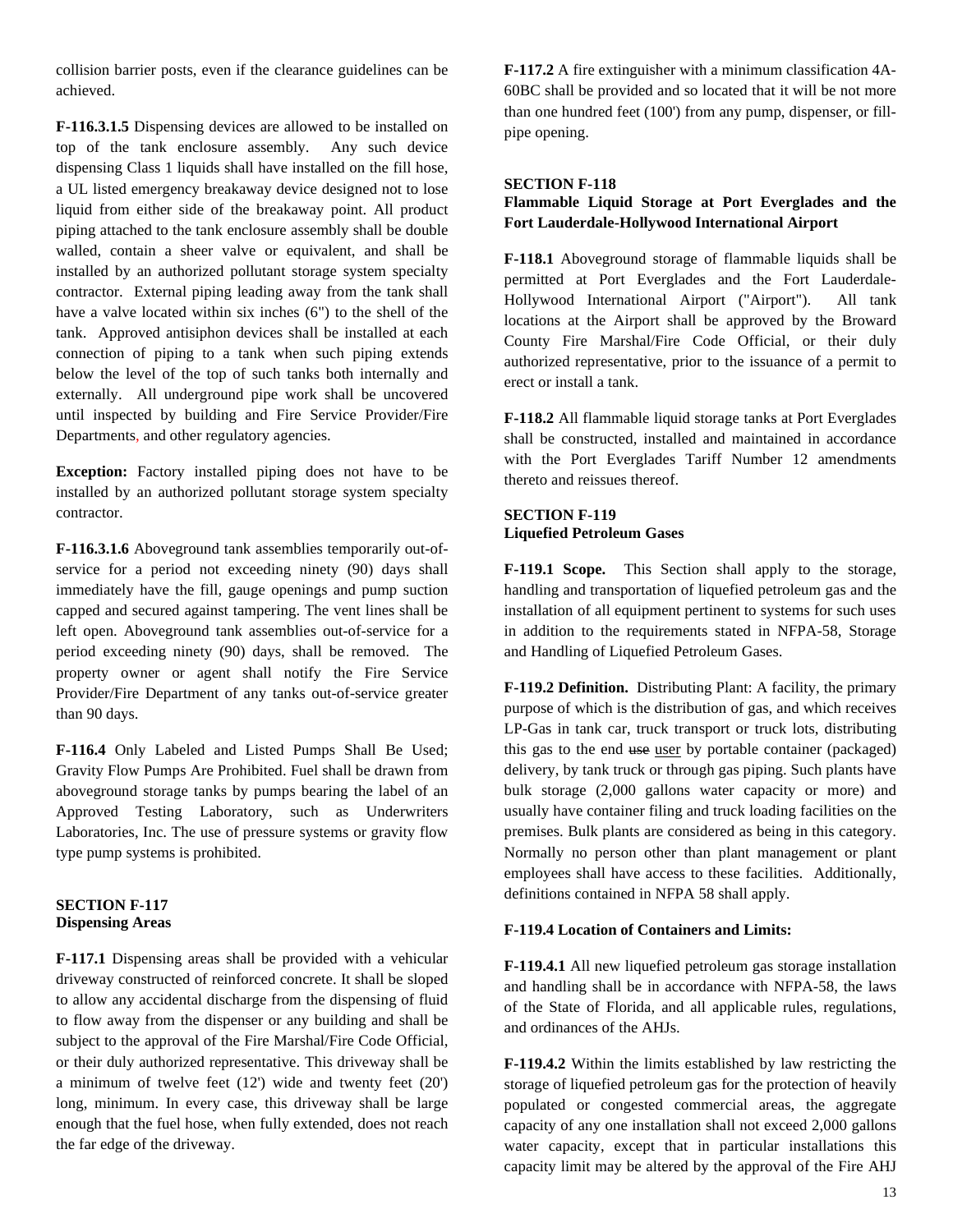after consideration of special features such as topographical conditions, nature of occupancy and proximity to buildings, capacity of proposed tanks, degree of private fire protection to be provided and facilities of the local Fire Department. The storage of liquefied petroleum gas shall conform to the provisions of the local zoning ordinance.

**F-119.4.3** Where a distributing point is allowed, there shall be in attendance a qualified person to make the transfer of liquefied petroleum gas. This person shall have been trained by a licensed gas company and be in possession of documents certifying such training. The owner of the distributing point shall be licensed by Florida Department of Agriculture and Consumer Services – Visions of Consumer Services.

**F-119.4.4** All plans for installations at distributing points shall be submitted to the AHJs for permits and approval. In addition, plans for locations at distributing points for fixed (stationary) installations of

- 1) 2,000 gallons individual water capacity, or
- 2) with the aggregate water capacity exceeding 4,000 gallons, or
- 3) Any installation, regardless of size, which will be used for resale to the public, shall be submitted to the Florida Department of Agriculture and Consumer Services – Visions of Consumer Services for approval and proper licensing, and be approved before the installation is started. Other safety precautions shall be adhered to as designated by the Fire Code Official/Fire Marshal, or their duly authorized representative.

**F-119.4.5** An LP Gas storage tank shall not be installed on the same island used for gasoline or diesel fuel dispensing. A minimum distance of 25 feet shall be maintained between the LP gas storage tank and the flammable liquid dispensing devices.

**F-119.4.6** A distributing plant, as defined in F-119.2 shall be prohibited unless approved by the Fire Code Official/Fire Marshal or their duly authorized representative, of the jurisdiction.

**F-119.4.7** Multiple container installations with a total storage water capacity of more than 180,000 gallons (150,000 gallons LP-gas capacity) shall be subdivided into groups containing not more than 180,000 gallons in each group. Such groups shall be separated by a distance of not less than 50 feet, unless the tanks are:

**1)** buried or mounted in an approved manner, or

**2)** protected with approved insulation on such areas that may be subject to impingement of ignited gas from pipelines or other leakage, or

**3)** protected by firewalls of approved construction, or

**4)** protected by an approved system for application of water, or

**5)** protected by other approved means, where one of these forms of protection is provided, the separation shall not be less than 25 feet between such container groups.

**F-119.4.8** The storage and transportation of liquefied petroleum gas and the installation of all pertinent equipment shall be installed and maintained in accordance with NFPA-58, and subject to the approval of the Fire Chief, or their duly authorized representative, These orders shall apply to all persons and places within the jurisdiction except as herein provided.

**F-119.5 Parking and Garaging:** Vehicles containing cylinders of liquefied petroleum gases 20 lbs or greater in size are prohibited in public parking garages, this includes LP gas delivery vehicles. Vehicles that are powered by LP gas and meet NFPA 54 for fuel systems are permitted.

# **F-119.6 Prohibited Use of Liquefied Petroleum Gas:**

**F-119.6.1** Liquefied petroleum gas shall not be used for the purpose of operating any device or equipment unless such equipment or device is approved for use with a liquefied petroleum gas.

**F-119.6.2** Liquefied petroleum gas shall not be released to the atmosphere except through an approved liquid level gauge or other approved device.

# **F-119.7 Dispensing and Overfilling.**

**F-119.7.1** The dispensing of liquefied petroleum gases shall be performed by a qualified attendant.

(a) It shall be illegal for any person, firm, corporation, association, club or organization to operate a self-service liquefied petroleum gas dispensing operation which is open to the public.

**F-119.7.2** A person shall not fill or maintain a liquefied petroleum gas container with liquefied petroleum gas in excess of the fixed outage gauge installed by the manufacturer or the weight stamped on the tank.

### **F-119.8 Safety Devices.**

**F-119.8.1** A person shall not tamper with or make ineffective the safety devices of any liquefied petroleum gas container.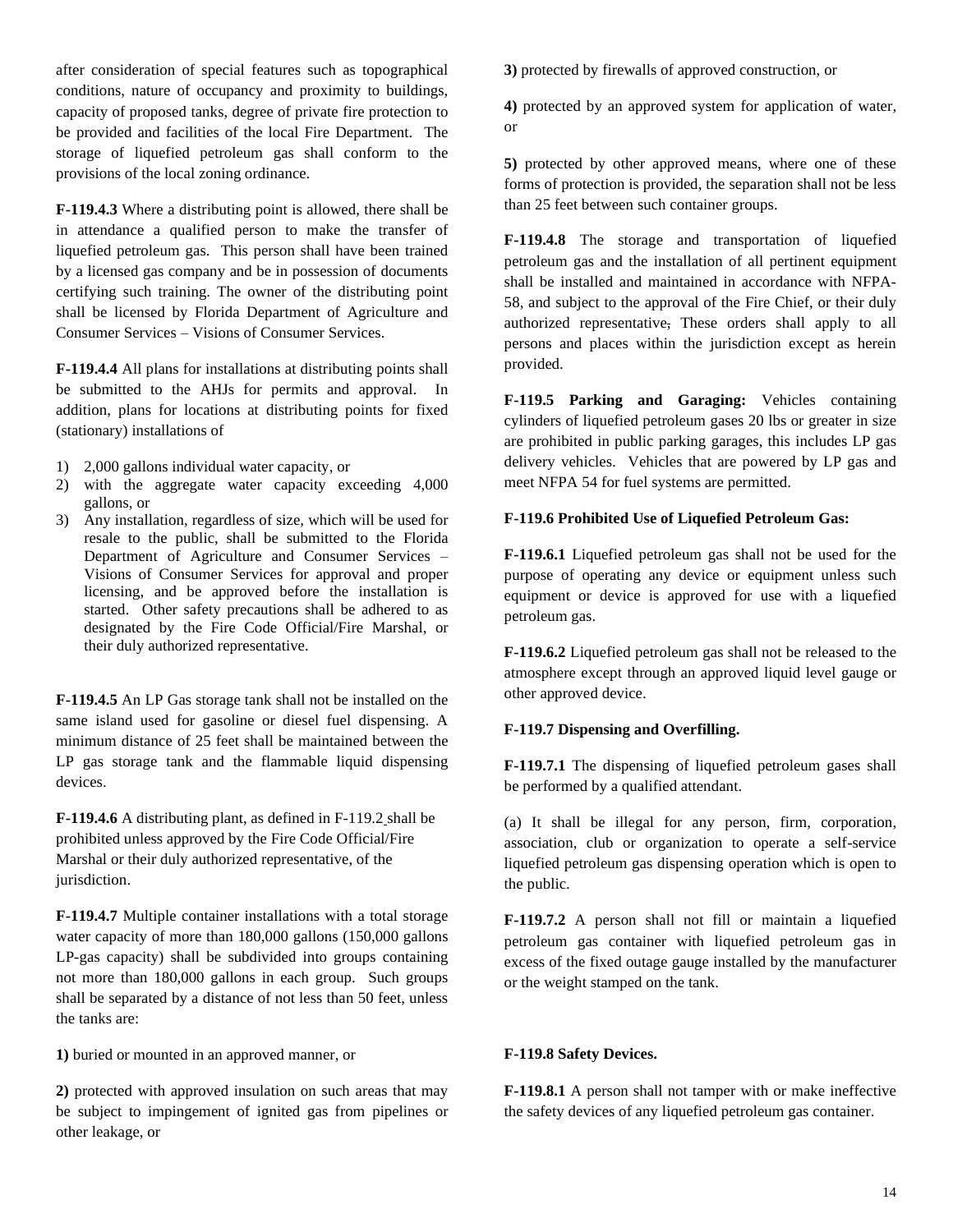**F-119.9** Abandonment of Liquefied Petroleum Gas Equipment:

F-119.9.1 At the discretion of the Authority Having Jurisdiction, whenever the use of liquefied petroleum gas equipment has been discontinued, it may be abandoned in an approved manner within a period of 30 days. However, after 90 days, F-119.9.4 applies.

**F-119.9.2** The following procedures may be used when approved by the Fire Chief or their duly authorized representative.

**F-119.9.2.1** Removal of all liquefied petroleum equipment.

**F-119.9.2.2** Burn-off content of container.

**F-119.9.3** All service openings shall be capped or plugged after contents have been removed from container.

**F-119.9.4** All LP tanks, abandoned or out of service in excess of ninety (90) days, shall be removed and properly disposed of.

F-119.9.5 Combustible Gas Detection; In all facilities where combustible gases are piped to an appliance, a combustible gas detection system with an external notification device shall be installed in accordance with NFPA 72. The external notification device shall provide audio and visual notification and have a sign not less than 14" x 14" stating "combustible gas detected, call 911".

### **F-119.10 Hydrogen Fuel for Emergency Power Systems.**

Hydrogen stationary fuel cell power systems shall be installed in accordance with NFPA 853 of the current edition. Storage shall be in compliance with NFPA 55 (Storage, Use and Handling of Compressed Gases Cryogenic Fluids in Portable or Stationary Containers, Cylinders and Tanks) for installation.

### **SECTION F-120 Fireworks and Sparkler/Novelty Items**

### **F-120.1 General Requirements.**

**F-120.1.1** The manufacturing of fireworks, sparklers and pyrotechnic materials is prohibited.

**F-120.1.2** The storage of fireworks and pyrotechnic materials is prohibited except as permitted in NFPA 1, Section 65.

**F-120.1.3** Except as hereafter provided, it shall be unlawful for any person, firm, co-partnership or corporation to store, to offer for sale, expose to store, expose for sale, sell at retail, or use or explode any fireworks and/or pyrotechnic materials.

F-120.1.3.1 Consumer fireworks can be utilized as per FS 791 on specified holidays.

**F-120.1.4** Approved sparklers per F. S. 791.013 and any wholesaler registered in accordance with Florida Statute 791.015 as of July 1, 1996, who has obtained all applicable governmental licenses and permits to operate from a permanent structure within Broward County as of July 1, 1996, are exempt from this subsection.

**F-120.1.5** Wholesale exemption sales of fireworks pursuant to F.S.791.04 shall be prohibited at temporary or seasonal sales sites, and sales sites located in tents, canopies and stands.

# **F-120.1.6 Permit Requirements and Operator Qualifications.**

**F-120.1.6.1.** Application for permit to operate a display of fireworks or use of pyrotechnics before a proximate audience shall be made in writing on forms provided by the Authority Having Jurisdiction to the Fire Chief, or their duly authorized representative, at least 15 days in advance of the date of the display. Except as specifically modified within this Code, outdoor display of fireworks shall be as specified in NFPA 1123. See Section F 120.2 for additional requirements for Outdoor Display of Fireworks on Private Residential Property. See Section F- 120.3 for additional requirements for Offshore and Barge Fireworks Displays. Except as specifically modified within provisions of the Fire Protection Provisions of this Code, the FFPC, and all Fire Codes, use of pyrotechnics before a proximate audience shall be as specified in NFPA 1126.

**F-120.1.6.1.1** Before any permit for a pyrotechnic display shall be issued, the person or organization making application shall furnish proof of financial responsibility to satisfy claims for damages to property or personal injuries arising out of any act or omission on the part of such person or any agent or employee thereof, in such amount, character, and form as the Fire Chief, or his/her duly authorized representative, determines to be necessary for the protection of the public.

**F-120.1.6.1.1.1** A copy of the certificate of insurance naming the permitting agency as additional insured is required.

**F-120.1.6.1.1.2** Minimum required amount of certificates of insurance for permit issuance is as follows: \$1,000,000 for bodily injury, and \$50,000 for property damage, per occurrence.

**F-120.1.6.2** Permit application shall be set forth and contain the following:

**F-120.1.6.2.1** The name, address and telephone number of the organization sponsoring the display, the supplier of the fireworks, the operator (pyrotechnician) and all assistants.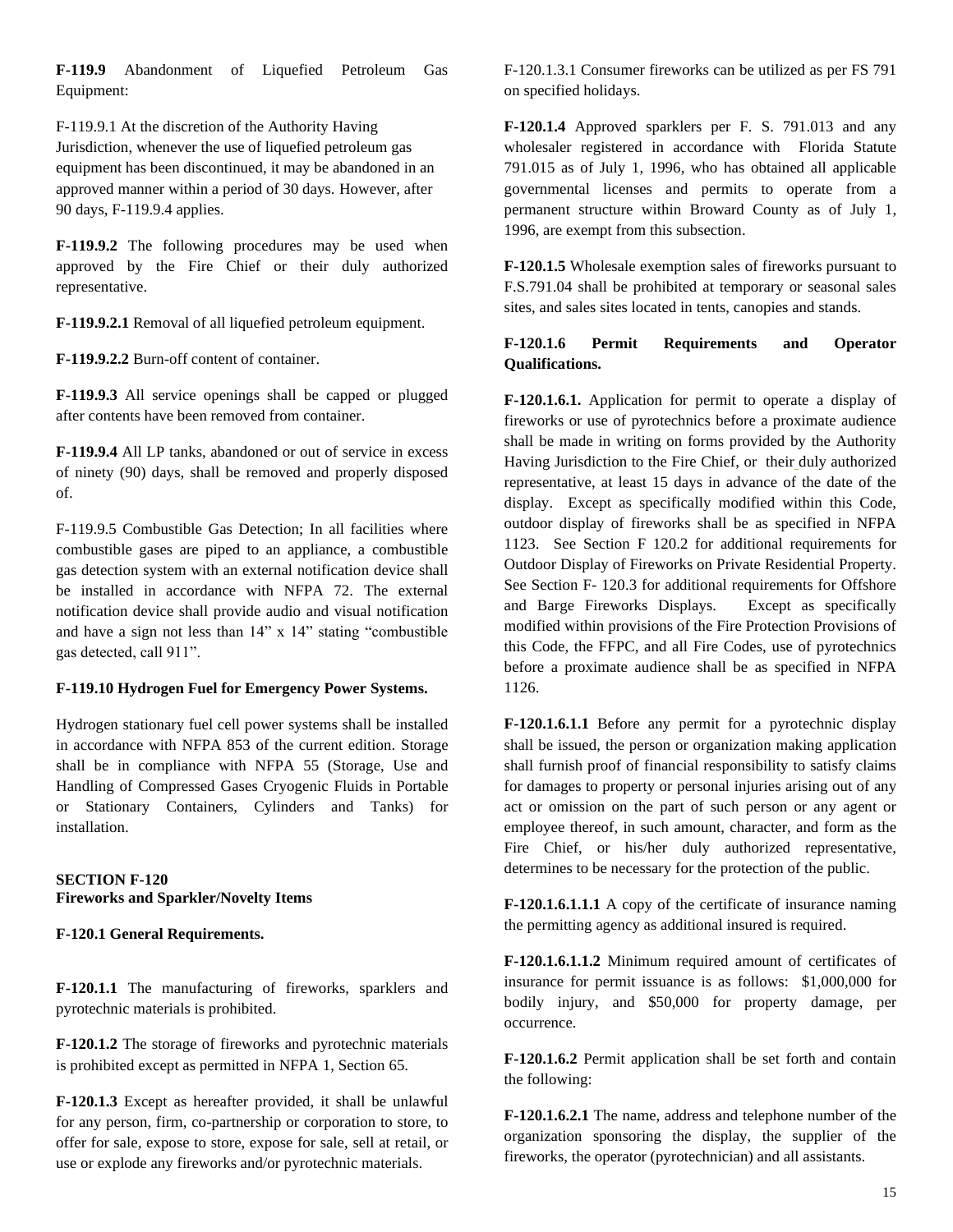**F-120.1.6.2.2** Application shall be signed by the sponsoring organization representative, and the operator (pyrotechnician) and approved by Fire Chief or his/her designee.

**F-120.1.6.2.3** References for the most recent three firework displays supervised and discharged by the designated operator shall be required for review by the AHJ. Said referenced displays shall be similar in size and complexity and will provide contact persons and telephone numbers.

**F-120.1.6.2.4** The date and time of day at which the display is to be held and the duration time for said display. Permits shall not be issued for displays between the hours of 11:00 pm and 7:30 am.

**F-120.1.6.2.4.1** Time restrictions stated above may not be applicable on January 1, July 4, and December 31, or any other date where specific permission to operate a display of fireworks is granted by the AHJ.

**F-120.1.6.2.5** The exact location address for the display, event or production.

**F-120.1.6.2.6** A copy of a location site plan with dimensions indicating the exact location planned for the display site and all grounds and facilities at which the event will be held. This plan shall include the location of all structures, audience viewing areas, roads, trees and utilities.

**F-120.1.6.2.7** Operator and assistant qualifications shall comply with the provisions of NFPA 1123 and NFPA 1126.

**F-120.1.6.2.7.1** The operator shall be responsible for ensuring that a sufficient number of assistants are available on site for the safe storage and conduct of the fireworks display.

**F-120.1.6.2.7.2** Operators shall be at least 21 years of age and all assistants shall be at least 18 years of age. A copy of a valid driver's license or other valid picture I.D. acceptable to the AHJ shall be provided for all operators and assistants.

**F-120.1.6.2.8** The type and number of fireworks to be discharged.

**F-120.1.6.2.8.1** Aerial displays: Size and number of each type of burst (single, multiple, etc.)

**F-120.1.6.2.8.1.1** All aerial shells, regardless of size, shall be fired using approved electrical ignition unless alternate method of ignition is approval by the AHJ.

**F-120.1.6.2.8.1.2** All electrically fired displays shall provide a solid barrier located at least 100 feet from the mortar location from which all operators (pyrotechnicians) shall control the display with the exception of displays on barges.

# **F-120.1.6.2.8.2 Fixed displays. Size, type and description of displays.**

**F-120.1.6.2.8.3** The manner and place of storage of fireworks prior to display. The date, time and travel route from the point the fireworks enter Broward County.

### **F-120.1.6.2.9 Standby Firewatch Requirements.**

**F-120.1.6.2.9.1** The Fire Chief, or his/her duly authorized representative, shall require one or more standby firewatch personnel employed by the Fire Service Provider/Fire Department, to be on-duty for each display or performance. When deemed necessary the Fire Chief, or their duly authorized representative, additional fire rescue apparatus may be required for the display or performance. The expense of such personnel services and apparatus shall be borne by the permit holder and shall be paid prior to issuance of the permit.

**F-120.1.6.2.9.2** The standby firewatch personnel shall be on duty from the time of display set up, during the display, and until termination of the display and removal of all fireworks, debris, pyrotechnical materials and devices from the site.

**F-120.1.6.2.9.3** In the case of indoor displays or performances, standby firewatch personnel shall be maintained until total restoration of normal function of the fire safety systems has been verified.

**F-120.1.6.2.9.4** At a minimum, at least one of the assigned standby firewatch personnel shall be a BORA Certified Fire Inspector.

**F-120.2** Additional Requirements for Outdoor Display of Fireworks on Private Residential Property:

**F-120.2.1** Written approval from the property owners located adjacent the proposed display site property is required prior to approval of a permit for outdoor fireworks display.

**F-120.2.2** The display site shall have at least a 100 foot per inch radius of internal mortar diameter of the largest shell to be fired.

**F-120.2.3** Minimum distance separation shall be no less than 300 feet from the nearest dwelling, building, or structure. This includes canopies, chickee huts, or similar structures, bulk storage areas, public highways, railroads or other means of travel.

**F-120.2.4** Not within 1,000 feet of a school, theater, church, hospital, nursing home, assisted living facility, livestock/animal storage site, or similar structures or institutions.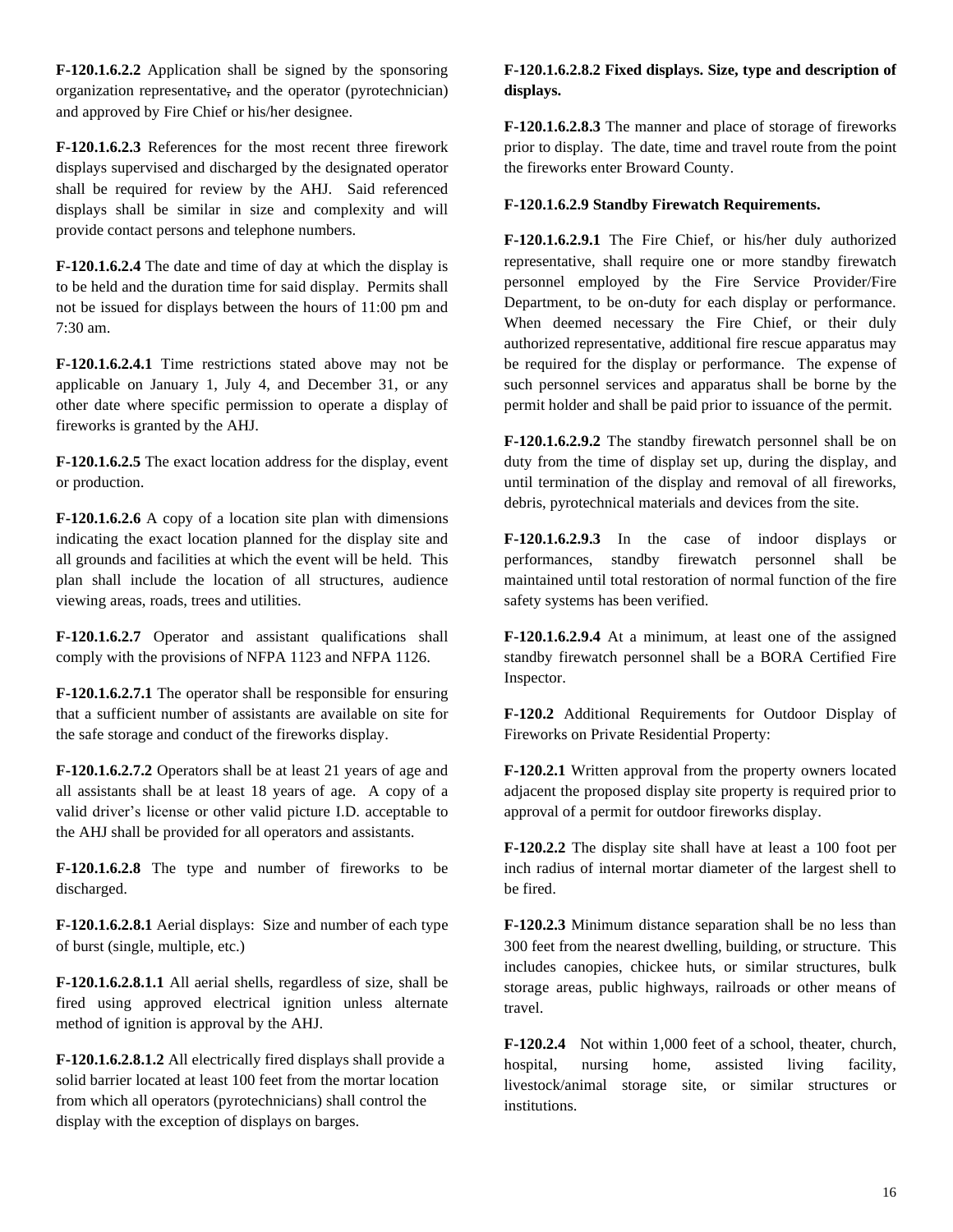**F-120.2.5** No less than 50-foot radius from the nearest aboveground utility, telephone or telegraph line, tree, or other overhead obstruction.

**F-120.2.6** The audience shall be restricted behind an approved barrier, location no less than 200 feet from the outside of the required display site distance separations.

#### **F-120.2.7 Reserved**

#### **F-120.3 Offshore and Barge Fireworks Displays.**

**F-120.3.1** Firework displays shall only be permitted on approved barges. Barge means a non-self-propelled vessel and shall meet the requirements of NFPA 1123 for construction and sizing requirements of the discharge site.

**F-120.3.2** A valid copy of a current U.S. Coast Guard permit of operation shall be provided for each barge display, if required by the U.S. Coast Guard.

**F-120.3.3** At least two chase boats shall be provided to maintain a clear separation distance of at least 1,000 feet radius around the barge from other vessels, structures and the beach. Chase boats shall also provide transportation of fire rescue personnel when required.

**F-120.3.4** Two-way compatible communication shall be provided for use by fire rescue and law enforcement personnel, chase boats and barge crew.

**F-120.3.5** Ladder access shall be provided to allow immediate access for inspection and emergency response.

**F-120.3.5.1** Stabilization shall be provided to secure the barge and prevent rotation from wind, water current and firing angle.

**F-120.3.5.2** Inspection of the barge by the Fire Service Provider/Fire Department shall occur at least one to two hours prior to the scheduled departure for sea.

#### **F-120.4 Safety Precautions for Outdoor fireworks.**

**F-120.4.1** If in the opinion of the Fire Chief, or his/her duly authorized representative, any unsafe or hazardous condition exists, the fireworks display shall be postponed until such time as said conditions are corrected.

**F-120.4.2** If high winds, precipitation or other adverse weather conditions prevail, such that in the opinion of the Fire Chief, or his/her duly authorized representative, a significant hazard exists, the fireworks display shall be postponed until weather conditions improve to an acceptable level to allow discharge.

**F-120.4.2.1** No discharge of a fireworks display shall be permitted to take place when the wind velocity is 17 knots (20 mph) or greater.

**F-120.4.**3 Immediately upon delivery to the display site, all fireworks shall be properly secured and shall not be left unattended at any time. When deemed necessary, the Fire Chief, or their duly authorized representative, may require the operator or employ special security measures to ensure the proper security of the stored fireworks.

**F-120.4.4** A minimum of two, two and one-half gallon pressurized water fire extinguishers shall be available in the discharge area. Additional extinguishers or equipment may be required if conditions warrant. In addition, adequate water supply for fire protection shall be available at the discharge site.

**F-120.5** Requirements for the Sale, Display, Merchandising, Storage and Handling of Approved Sparklers and Novelty Items within buildings, Structures, Canopies and Outdoor Sites.

**F-120.5.1** No person shall be in possession of a lighted cigarette, cigar, or pipe, or any open flame, within 50 feet of any sales, display, merchandising, storage, or handling area. Proper receptacles for disposal of smoking materials shall be provided at all entrances to such areas (i.e. water filled or sand filled buckets).

**F-120.5.2** A minimum of two approved two and one-half gallon pressurized water fire extinguishers shall be available within the sales, display, and handling areas; additional fire extinguishers or fire protection equipment may be required by the authority having jurisdiction.

**F-120.5.3** Precautions shall be taken to protect against fire or spread of fire in all sites located within fields or lots with ground cover such as brush, grass or other overgrowth of vegetation.

**F-120.5.4** Durable and readily visible signs to read "Caution Sparklers—No Smoking" shall be posted on the exterior of each entrance way into and throughout all sparkler sales, storage, and handling areas within the interior of any building, structure, canopy, or outdoor site. These signs shall be readily visible in all directions.

**F-120.5.5** The use, ignition or discharge of any approved sparklers or novelty items is prohibited within buildings or structures where sparklers or novelty items are offered for sale, displayed, or stored, and within 100 feet of any outdoor sales storage or handling sites.

**F-120.5.6** Buildings or structures used in whole or in part for sales (retail or wholesale), display, merchandising, handling, or storage of sparklers and/or novelty items shall be fully protected throughout with an automatic sprinklers system in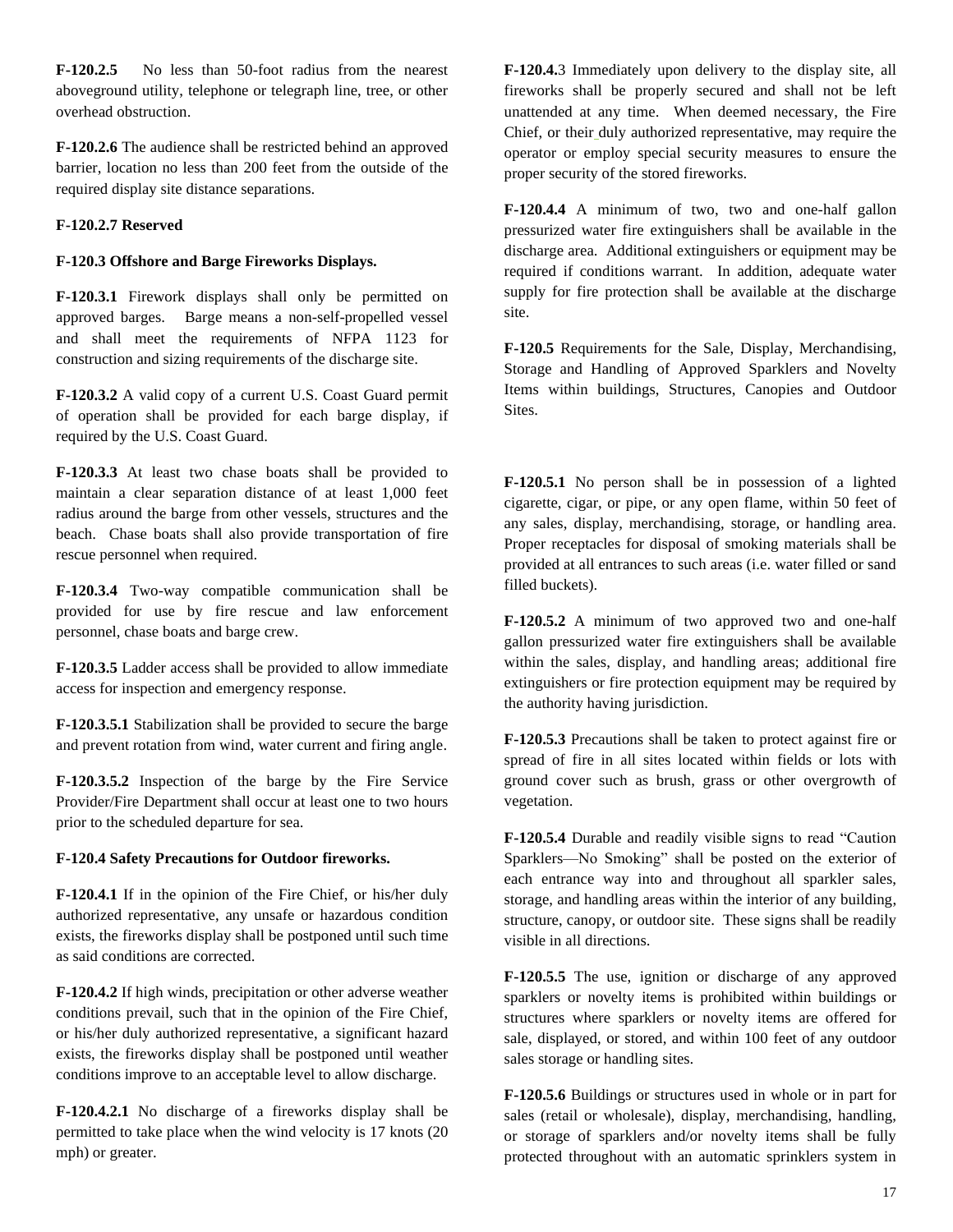accordance with NFPA 13, the edition in 69A-60, Florida Administrative Code.

**F-120.5.7** No storage of sparklers or novelty items shall be permitted in vehicles.

**Exception**: Transportation purposes only, to and from the site or at a permitted site, if approved by the authority having jurisdiction*.*

**F-120.5.8** Sales, display and merchandising shall be conducted in an approved and safe manner in order to control handling by the general public.

**F-120.5.9** Amounts of sparklers and related novelty items displayed within the sales area shall not exceed those amounts approved by the Fire Chief, or their duly authorized representative. Note: Where the primary business of the occupancy is not sale of sparklers, the sale areas of sparklers or novelty items shall not exceed two percent of the net floor space of the building or structure.

**F-120.5.10** Storage of approved sparklers and novelty items shall comply with the following.

**F-120.5.10.1** Sparklers shall not be stored or kept in any area

**F-120.5.10.1.1** In which paints, oils, or varnishes are manufactured or kept for use or sale, unless the paints, oils or varnishes are in unbroken (sealed) containers.

**F-120.5.10.1.2** In which resin, turpentine gasoline or flammable substances which may generate vapors are used, stored, or offered for sale unless the resin, turpentine, gasoline, or substance is in unbroken (sealed) containers.

**F-120.5.10.1.3** In which there is not at least one 2A10BC fire extinguisher available in the area used for storage.

**F-120.5.10.2** Storage of sparklers shall be in an approved manner, remote from the public, and separated from all other merchandise by at least one hour fire protection and an approved automatic sprinkler system.

**Exception:** Canopies and approved steel storage vaults or containers when used outdoors.

**F-120.5.10.3** Approved storage facilities shall be labeled with an approved Explosion placard complying with the Department of Transportation (DOT) Standard.

**F-120.5.11** Outdoor sites for sale, storage, and/or handling of approved sparklers shall comply with the following distance requirements: The minimum distance between a storage site and any building or structure shall be 50 feet.

**F-120.6 Separation.**

**F-120.6.1** The minimum distance required between a site and any fuel storage/dispensing area or device shall be 50 feet.

**F-120.6.2** Storage areas shall be separated from sales and handling areas by a minimum of 25 feet.

**F-120.6.3** Any building or structure used as storage facilities for sparklers and novelty items in conjunction with outdoor sites shall comply with the one-hour protection separation and automatic sprinkler system requirements as required for storage areas within building and structures.

**Exception**: Canopies and approved steel storage vaults or containers.

**F-120.6.4** When a canopy can be used in conjunction with an outdoor site operation, the following shall apply:

**F-120.6.4.1** No sides of any kind are permitted on the canopy at any time. Provide copy of Building Permit for canopy.

**F-120.6.4.2** The canopy shall comply with the flame-retardant requirement. Proper flame retardant certificate required.

**F-120.6.4.3** Proper exit and exit access shall be maintained at all times within the interior of the canopy. No obstruction to egress from any portion of the canopy is permitted.

**F-120.6.4.4** Provide and maintain a minimum of one 2A40BC dry chemical fire extinguisher, with properly updated service tag for each 2,500 sq. ft. of canopy area. Not less than one fire extinguisher for each canopy.

**F-120.6.5** If the site is to operate after daylight hours, the site shall be properly illuminated. If electricity powered and/or electrical equipment is used, the following shall apply:

**F-120.6.5.1** All electrical equipment and associated wiring shall comply with NFPA 70, the National Electrical Code, edition as adopted in 69A-60, Florida Administrative Code. Provide copy of permit for electrical service and equipment.

**F-120.6.5.2 If fuel powered generator is to be used to supply power for the site, the following shall apply.**

**F-120.6.5.2.1** Generator shall be kept a minimum distance of twenty feet (20') from sales, storage, or handling area.

**F-120.6.5.2.2** Precautions against fire or fire spread shall be taken when generator sites are located within fields or grassed lots.

**F-120.6.5.2.3** Only an approved metal five-gallon safety container shall be used to store fuel for the generator. Fuel containers shall be properly stored with a maximum of ten gallons per site.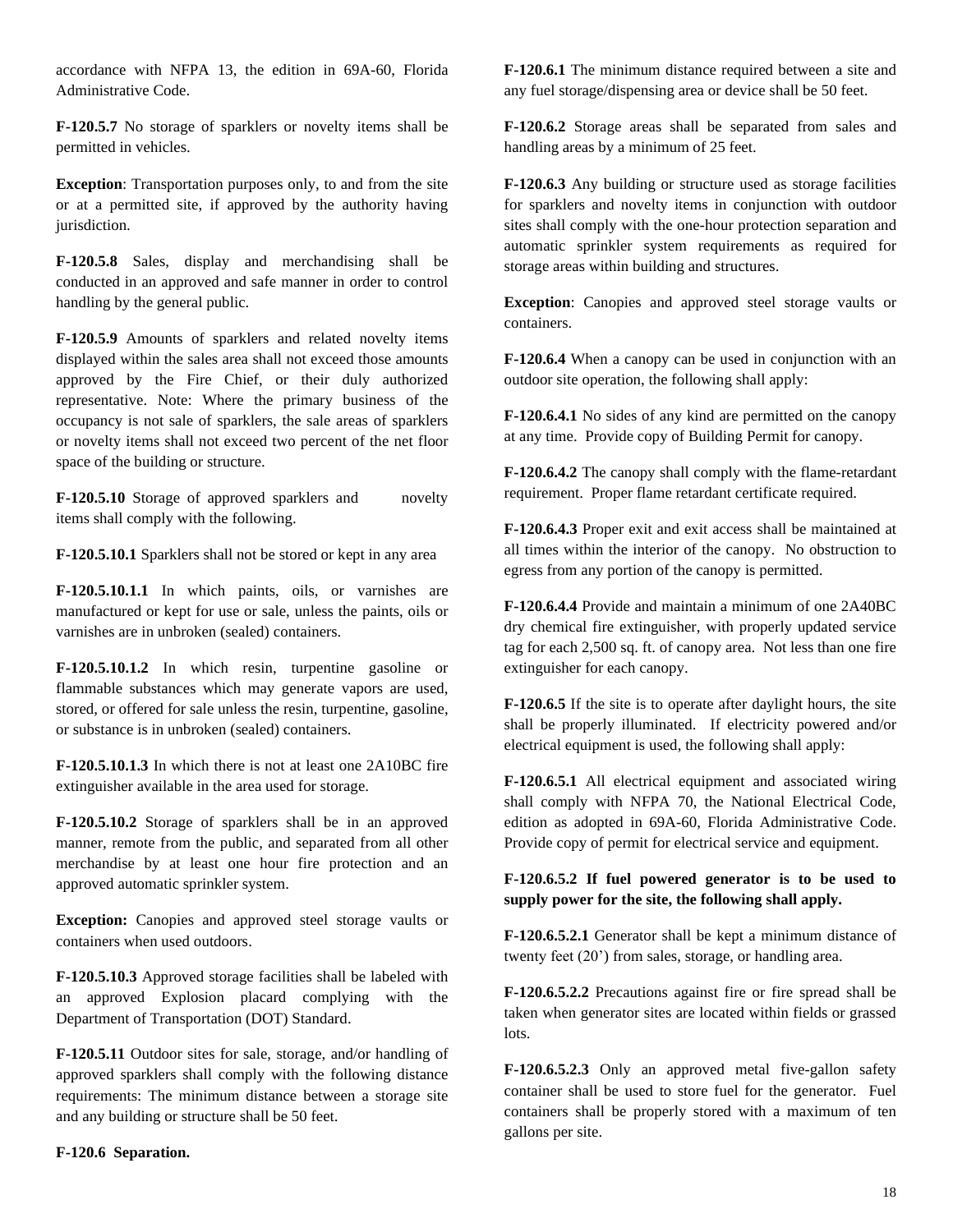**F-120.6.5.2.4** Approved fuel containers shall not be stored in sales, storage, handling areas or vehicles.

**F-120.6.5.3** Durable sign to read "NO SMOKING" shall be posted at the generator site.

### **F-120.7 Pyrotechnics Before Proximate Audience**

**F-120.7** The requirements for the use of pyrotechnics before a proximate audience shall be in accordance with the standards as set forth in the FFPC. In addition, the following local amendments shall apply:

**F-120.7.1** Application for permit to operate a display of pyrotechnics before a proximate audience shall be made in writing on forms provided by the Authority Having Jurisdiction to the Fire Chief, or their duly authorized representative, at least 15 days in advance of the date of the display.

**F-120.7.2** The local Fire Marshal/Fire Code Official, or their duly authorized representative at their discretion, shall require standby fire watch personnel employed by the AHJ of the Fire Service Provider/Fire Department, to be on duty for each display or performance. When deemed necessary by the local Fire Marshal/Fire Code Official, or his/her duly authorized representative, additional fire and rescue apparatus may be required for the display or performance. Any and all expense(s) of standby personnel services and apparatus shall be borne by the permit holder.

**F-120.7.2.1** Standby fire watch personnel shall be on duty from the time of display setup, during the display, and until termination of the display and removal of all pyrotechnic materials, debris, and devices from the site.

**F-120.7.2.2** In the case of indoor displays or performances, standby fire watch personnel shall be maintained until total restoration of normal functioning of the fire safety systems has been verified.

**F-120.7.2.3** At a minimum, at least one of the assigned standby fire watch personnel shall be a BORA Certified Fire Inspector.

**F-120.7.3** Any indoor use of pyrotechnics shall not be permitted in buildings or any portion thereof unless protected by an approved automatic sprinkler system.

**F-120.7.3.1** Indoor use of pyrotechnics shall be prohibited in temporary structures such as tents, canopies,

**F-120.8 Rooftop Pyrotechnics: In addition to the aforementioned code requirements, the following shall apply to rooftop pyrotechnic displays:**

**F-120.8.1** Only NFPA 1126 approved pyrotechnics shall be permitted for all rooftop displays.

**F-120.8.1.1** If a rooftop display is being proposed, the pyrotechnician shall identify a debris fallout area on the submitted plan.

**F-120.8.1.2** The pyrotechnician shall provide the local Fire Marshal/Fire Code Official, or their duly authorized representative with an approved, written notice from the FAA acknowledging receipt of the time frame of the display, the pyrotechnic material used, and approval from the FAA representative to proceed with the event.

**F-120.8.1.3** Such an approved written notice shall be a part of the permit application submitted at least 15 working days prior to the event.

**F-120.8.1.4** Failure to provide approved, written notice from the FAA to the local Fire Marshal/Fire Code Official, or their duly authorized representative, shall be cause for denial to display rooftop pyrotechnics.

**F-120.8.1.5** At the discretion of the local Fire Marshal/Fire Code Official, or their duly authorized representative, the pyrotechnician may be required to post all, or part of the following:

**F-120.8.1.5.1** Additional insurance policy in the amount of one million dollars indemnifying the local AHJ.

**F-120.8.1.5.2** Post a refundable clean-up bond with the local AHJ holding the pyrotechnician responsible for post-event clean up from pyrotechnic debris fallout.

**F-120.8.1.5.3** If the pyrotechnician is not directly responsible for post event cleanup of debris, the pyrotechnician shall furnish written proof from the party responsible for post event cleanup of pyrotechnic debris.

**F-120.8.1.6** The pyrotechnician shall be held responsible for the cleanup of any NFPA 1126 pyrotechnic material fallout on any structure, vehicles, and/or part thereof in the fallout area unless otherwise advised in writing, to the fire code official, as to the contracted party responsible for such cleanup.

# **F-121** Reserved **Automatic External Defibrillator (AED) and Stop the Bleed Kit (SBK)**

**F-121.1.1 All new and existing buildings needing to comply with the following sections, shall be provided a maximum of eighteen (18) months from the date approved by the Broward County Board of Rules and Appeals to comply.**

*F-121.2* **AED(S) and SBK(S) shall be installed in the following occupancies as defined in NFPA 101, Life Safety Code.**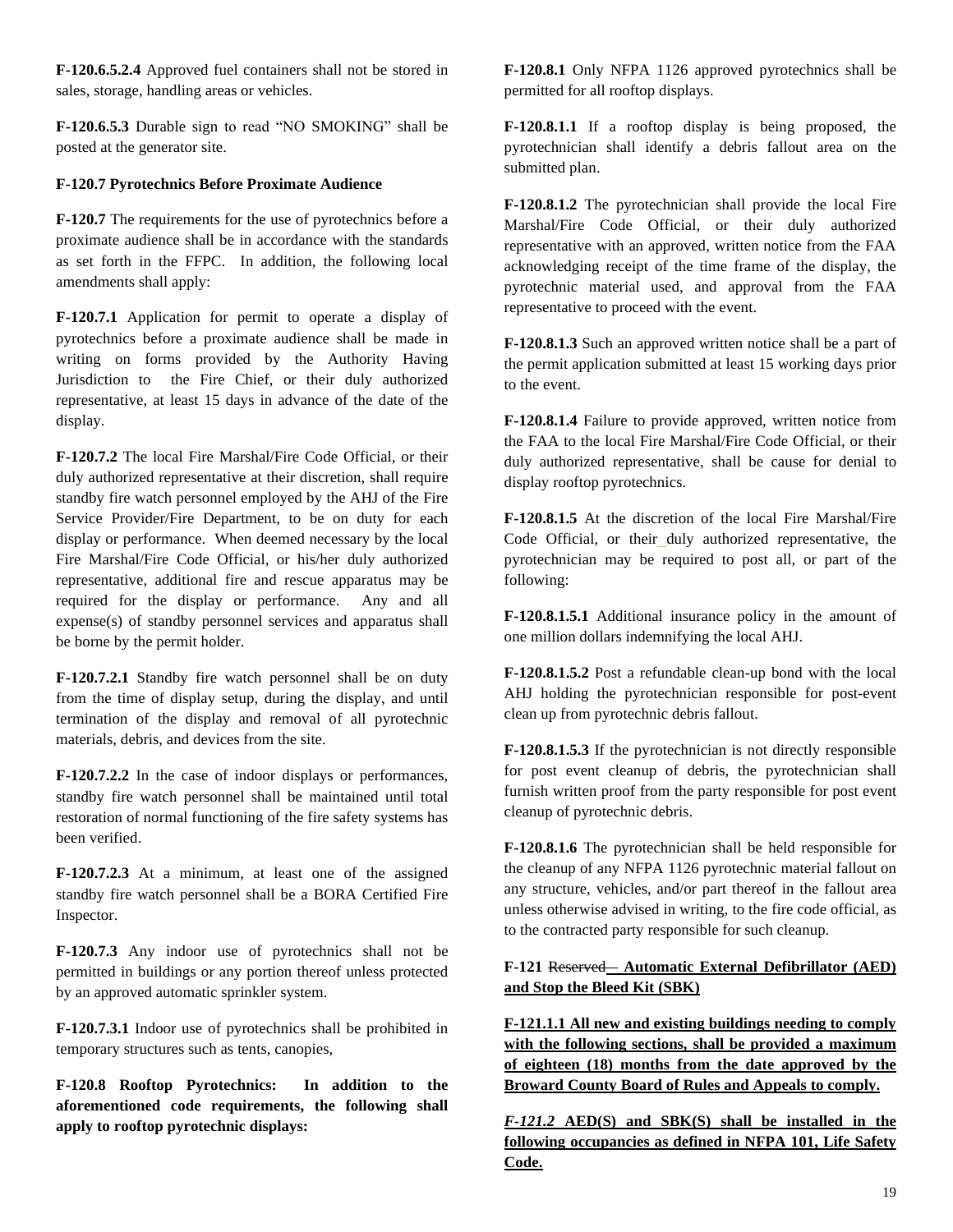## **F-121.2.1** *Assembly occupancy:*

**a. Fitness centers, gymnasiums, and indoor recreational centers in excess of one thousand five hundred (1,500) square feet.**

**b. Theaters, restaurants, drinking establishments, with a capacity of one hundred (100) or greater.**

**c. Places of worship with a capacity of one hundred (100) or greater.**

# **F-121.2.2** *Business occupancy:*

**a. Office buildings/business occupancies with a square footage greater than twenty thousand (20,000) square feet.**

**b. All Dental offices in accordance with Florida Administrative Code 64B5-17.015.**

**F-121.2.3** *Day Care occupancy:*

**a. All adult day care facilities**

**F-121.2.4 Educational occupancy:**

**a. All Charter and Private Schools.**

**F-121.2.5** *Healthcare occupancy:*

**a. Assisted living facilities as defined by section 429.021(5) Florida Statute as amended from time to time.**

**b. Ambulatory surgical centers as defined by section 395.002 (3) Florida Statute as amended from time to time.**

**c. Walk in medical care facilities.**

**d. Hospitals providing emergency services, including freestanding facilities, shall be excluded.**

**F-121.2.6** *Mercantile occupancy:*

**a. Commercial and retail spaces with a square footage greater than thirty-five thousand (35,000) square feet.**

**F-121.2.7** *Residential occupancy:*

- **a. All hotels and motels.**
- **b. Multi-story residential/dormitory buildings five (5) floors or more**

**F-121.2.7.1 Multi story occupancies listed above shall place an AED and SBK on every other floor beginning on the first floor. The AED and SBK shall be placed near the**  **elevator(s) beginning in the first-floor lobby (first floor, third floor, fifth floor etc.)**

**F-121.3** *Installation and Operation.*

**F-121.3.1 The Authority Having Jurisdiction (AHJ) shall verify all AED devices and SBK's for operation prior to being placed in service or available for use, and on an annual basis.**

### **F-121.3.2 AED(S) devices and SBK(S) shall be:**

**a. Conspicuously located in plain view of the primary public entrance or by the elevator lobby with unobstructed access.**

**b. Readily accessible and immediately available when needed for on-site employees and the general public, including disabled persons.**

**c. The AED(S) and SBK(S) shall be housed in a cabinet with a clear window in the door, an audible alarm signaling the opening of the door, permanently affixed to a wall, and whose top is no more than forty-eight (48) inches above the floor to prevent tampering, theft, or damage.**

**d. The AED shall be located below a sign having a minimum area of seventy (70) square inches and containing the letters "AED" and the universally recognizable symbol, which should be placed no more than sixty (60) inches, on center, above the floor.** 

**e. The SBK shall be located below a SBK sticker. The SBK sticker may also be placed on the cabinet containing the SBK.**

**F-121.3.3 AED devices shall contain adult pads and pediatric pads as required by the AHJ.**

**F-121.3.4 SBK(S) with the exception of large occupancy SBK(S), shall minimally contain:**

**a. Eight commercially manufactured tourniquets; and** 

**b. Eight gloves; and** 

**c. One scissor; and**

**d. Two 3-inch gauze rolls; and** 

**e. Two gauze combine pads.**

**F-121.3.5 Places of occupancy that hold 500 or more persons, regardless of occupancy classification, shall have a large occupancy SBK, which minimally contain:**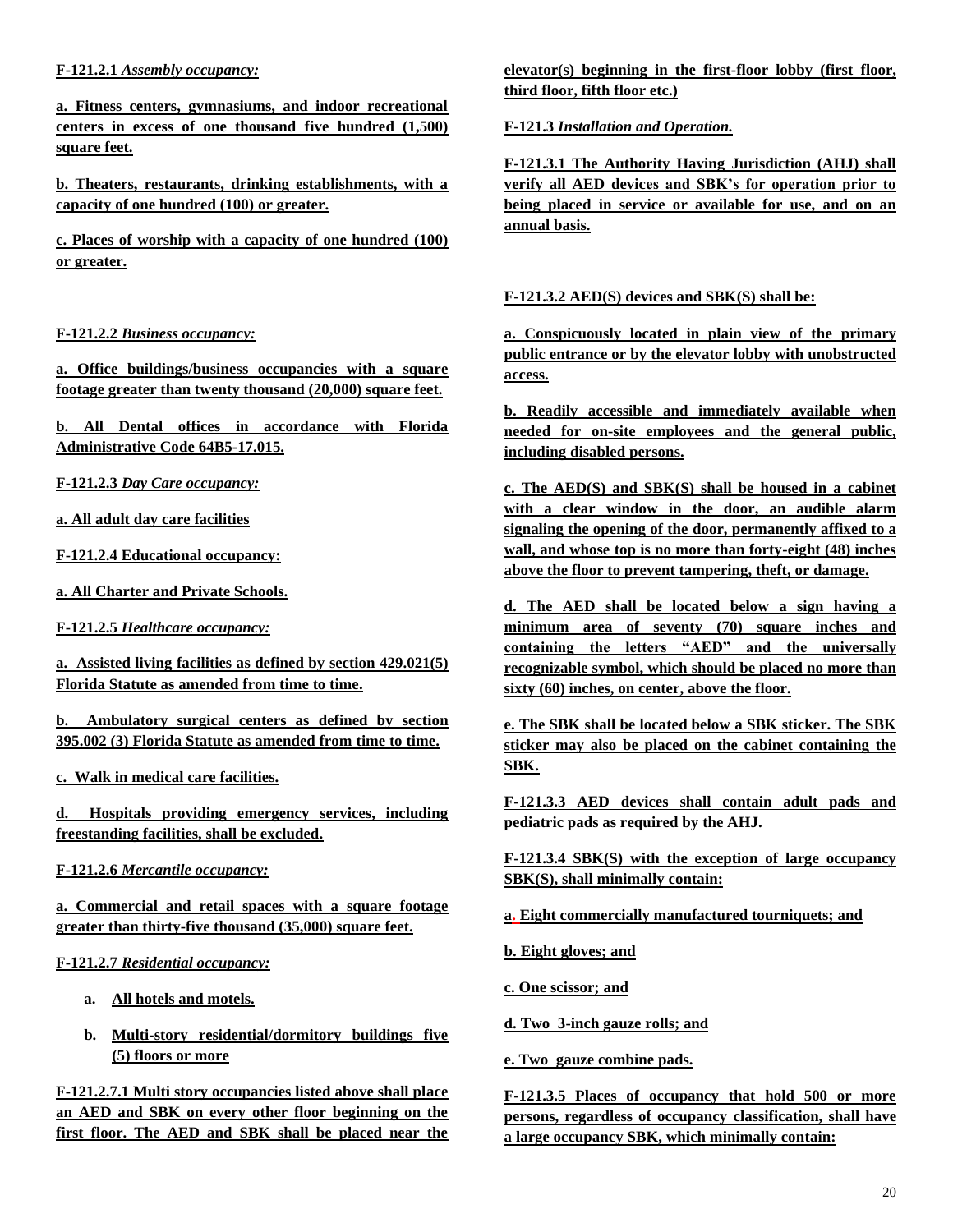**a. Eight commercially manufactured tourniquets; and** 

**b. Eight gloves; and** 

**c. Two scissors; and**

**d. Eight 3-inch gauze rolls; and** 

**e. Eight gauze combine pads.**

**F-121.3.6 The AED(S) devices and SBK(S) shall be used in accordance with the manufacturer's guidelines.**

**F-121.3.7 It shall be the responsibility of the owner/occupant to:**

**a. Install the AED device and SBK;**

**b. Provide all necessary training and appropriate use; and**

**c. Maintain AED devices and SBK in accordance with manufacture recommended maintenance requirements and as required herein.**

**F-121.3.8 If an AED device or SBK is removed for repair, a replacement shall be provided by the owner/occupant or by the manufacturer.** 

**F-121.3.9** *Requirements and procedures.* **The following shall be the requirements and procedures for use, training, and data collection of the AED and SBK program:** 

**F-121.3.9.1 The implementation of an AED and/or SBK shall occur only after a written notification is made to the Fire Chief or designee by the individual, entity, organization, or company acquiring an AED. The written notification must contain the facility or business name, street address, specific location of the AED and/or SBK, the number employees at the facility or business, the total number of persons trained or to be trained in the use of the AED and SBK, and name of manufacturer and model number of each AED.** 

**F-121.3.9.2 Prior to implementation of an AED or SBK, the individual, organization or company will obtain and send to the AHJ, proof of standardized training for all intended users of the AED and SBK. The training shall consist of a class provided by a nationally recognized organization, or locally approved by the AHJ, including, but not limited to, the American Heart Association, the American Red Cross, and the National Safety Council, and shall follow a standardized curriculum. The standardized curriculum shall include, at a minimum:** 

**b. Cardiopulmonary resuscitation (CPR); and** 

**c. Proper use, maintenance, and inspection of AED's.** 

**F-121.3.9.3 The training for the SBK shall consist of a class provided by a nationally recognized organization or locally approved by the AHJ. The standardized curriculum shall include, at a minimum:**

**a. Tourniquet application and use**

**F-121.3.9.4 The owner of the AED will ensure that the use of the AED follows the policies and procedures developed and authorized by the AHJ, and the provision of F.S. § 401.2915, as may be amended.** 

**F-121.3.9.5 Recertification of users, maintenance, and inspection of the AED and SBK is the responsibility of the owner/occupant and shall be done on a periodic basis, as prescribed by the manufacturer and/or certifying agency. Recertification of users will consist of a class, which will review the techniques for using the AED and SBK and follow a standardized curriculum. Recertification training shall be provided as in section F-121.2 and F-121.3 above. Maintenance of the AED device and SBK shall be in accordance with the manufacturer's recommendations.** 

**F-121.3.9.6 The AHJ may conduct a quality assurance review after the use of an AED or SBK that includes gathering clinical data and information from the person that used the AED or SBK and from the AED itself.** 

**F-121.3.9.7 Any person who uses an AED is required to contact the AHJ by calling 9-1-1 immediately prior to, or immediately upon use of the AED (F.S. § 401.2915 (c)).** 

**F-121.3.9.8 The owner and user of the AED or SBK will not withhold consent for a quality assurance review by the AHJ after the use of an AED or to the retrieval of clinical data from the device itself.** 

**F-121.3.9.9 The AHJ shall verify the presence of the AED device and/or SBK and may inspect any maintenance records and documentation of training to ensure compliance with the community AED and stop the bleed program.**

**F-121.3.9.10 The AHJ is not liable for any damages experienced by the AED and by the SBK, or any person or entity arising as a result of** 

**a. Signs and symptoms of sudden cardiac arrest.**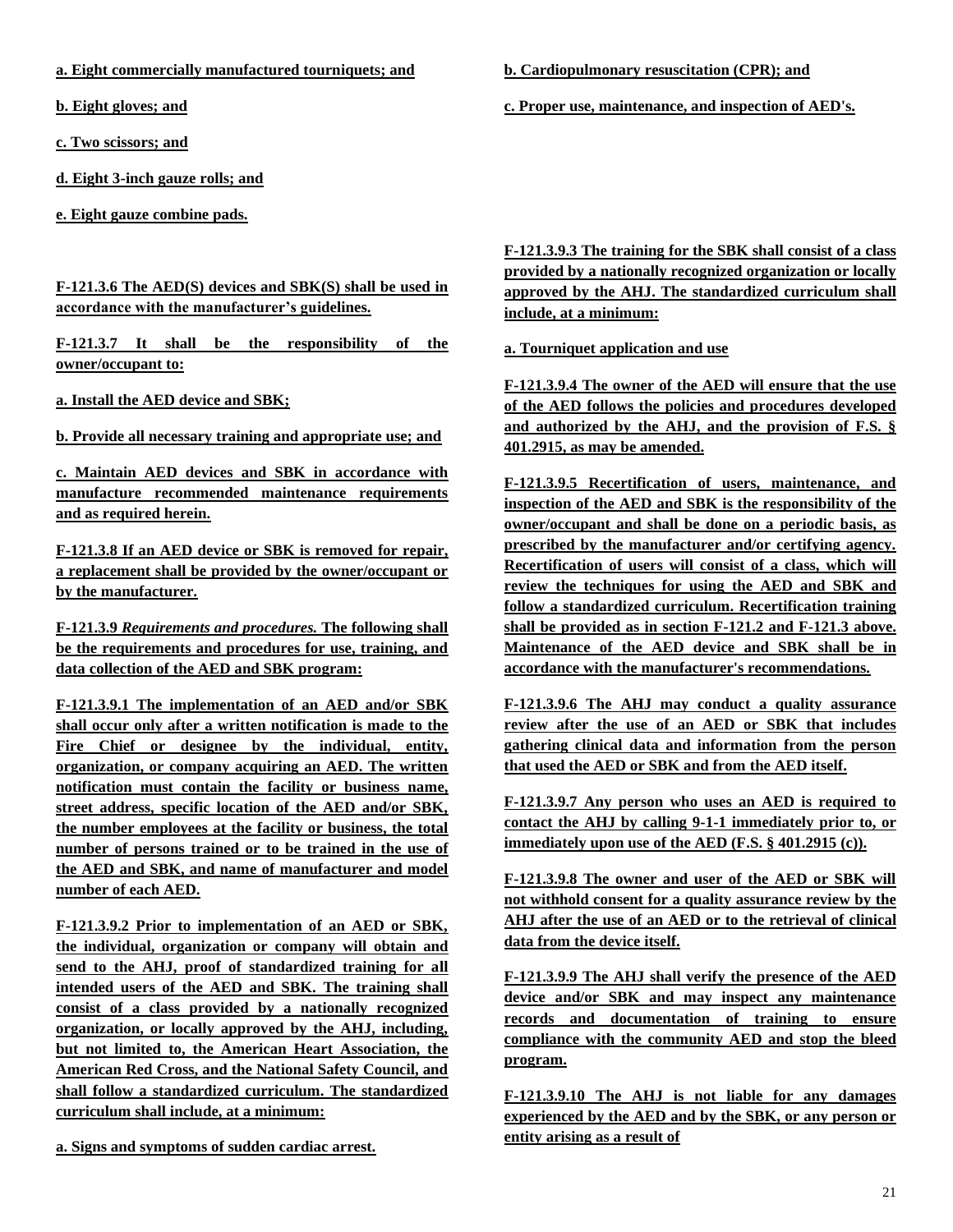#### **a) business's use or misuse of the equipment or supplies.**

**b) business's failure to provide services pertaining to the equipment supplies** 

**c) any defects in the equipment or supplies.**

**Immunity from civil liability provisions. The provisions of F.S.768.1325, and specifically the immunity from civil liability for any harm resulting from the use or attempted use of an automated external defibrillator (AED) device as found in F.S. 768.1325(3) as may be amended from time to time are hereby adopted and incorporated into the ordinance.**

#### F-122 **Mobile and Temporary Cooking Operations**

**F-122.1** The following section shall be a minimum life safety requirement but can be modified if deemed necessary by the local AHJ.

**F-122.1.1** Mobile or Temporary Cooking. Any cooking facility, apparatus or equipment, being operated on a one time or interim basis, or for less than 90 days in the same location, other than at a fixed location, building or structure which has been inspected and permitted under another section of this code, regulation or statute, inclusive of self-propelled trucks and vehicle, trailered units, push carts, equipment located under cover of awnings, canopies or pop-up tents, or other structures for which a building permit has not been issued.

**F-122.1.**2 All current licensing, semiannual / annual fire suppression system inspections reports and a cleaning report with related documents shall be placed in a binder and accessible to the AHJ at all times.

**F-122.1.**3 Prior to operating within Broward County, each Mobile Food Dispensing Vehicle shall be inspected and approved.

**a.** Inspection and approval by the AHJ shall not relieve the mobile food vendor's owner of the responsibility of compliance with the design, construction, installation, alteration, repairs, equipment maintenance, process and relocation of the mobile food truck.

b. Inspection and approval shall not hold the AHJ responsible for the enforcement of regulations of such other regulatory agencies unless specifically mandated to enforce those agencies regulations.

**F-122.1.**54 Cooking equipment that produces grease-laden vapors shall be protected by a fire-extinguishing system. Automatic fire-extinguishing systems shall comply with ANSI/UL300 or other equivalent standards and shall be installed in accordance with the terms of their listing, the manufacturer's instructions, and NFPA 17A.

#### **F-122.2 Cleaning**

**F-122.2.1** The entire exhaust system, appliances, floor underneath and wall behind appliances, shall be inspected and cleaned for grease buildup by a properly trained, qualified, and certified person(s) acceptable to the AHJ and in accordance with Table 11.4 in NFPA 96 and in accordance with

#### **F-122.3 Fire Extinguishers**

**F-122.7.**1 There shall be a quarter-turn valve installed within the LP- gas piping for emergency shut-off use, shall be installed on the exterior of the vehicle and readily assessable.

 **F-122.7.2** A "PROPANE EMERGENCY SHUT-OFF" sign and a "NO SMOKING" sign shall be installed directly next to or above the gas cylinder and shall be a highly visible, permanent weatherproof sign with a minimum of 2" lettering.

**F-122.7.**3Cylinders shall be retested every 5-12 years in accordance with the manufacturer's recommendations and 49 CFR 180.205.

> a. No letter after the requalification date means the cylinder must be retested within 12 years.

b. An "S" after the requalification date means the cylinder must be retested within 7 years.

c. An "E" after the requalification date means the cylinder must be retested within 5 years.

#### **F-122.8 Leak Detection**

**F-122.8.1** A test gauge shall be installed at or before the regulator for means of leak detection. Pressure shall be observed for a minimum of 3 minutes with no drop in pressure. Propane tanks, hoses and fittings shall be free of leaks. Documentation that the system is free of leaks shall be kept in a binder and readily assessable for the AHJ upon request.

F-123 Permanently Installed Cooking Exhaust Systems

F-123.1 Cooking Exhaust Systems: Cleaning of Cooking Exhaust Systems shall be in compliance with NFPA 96 and the following.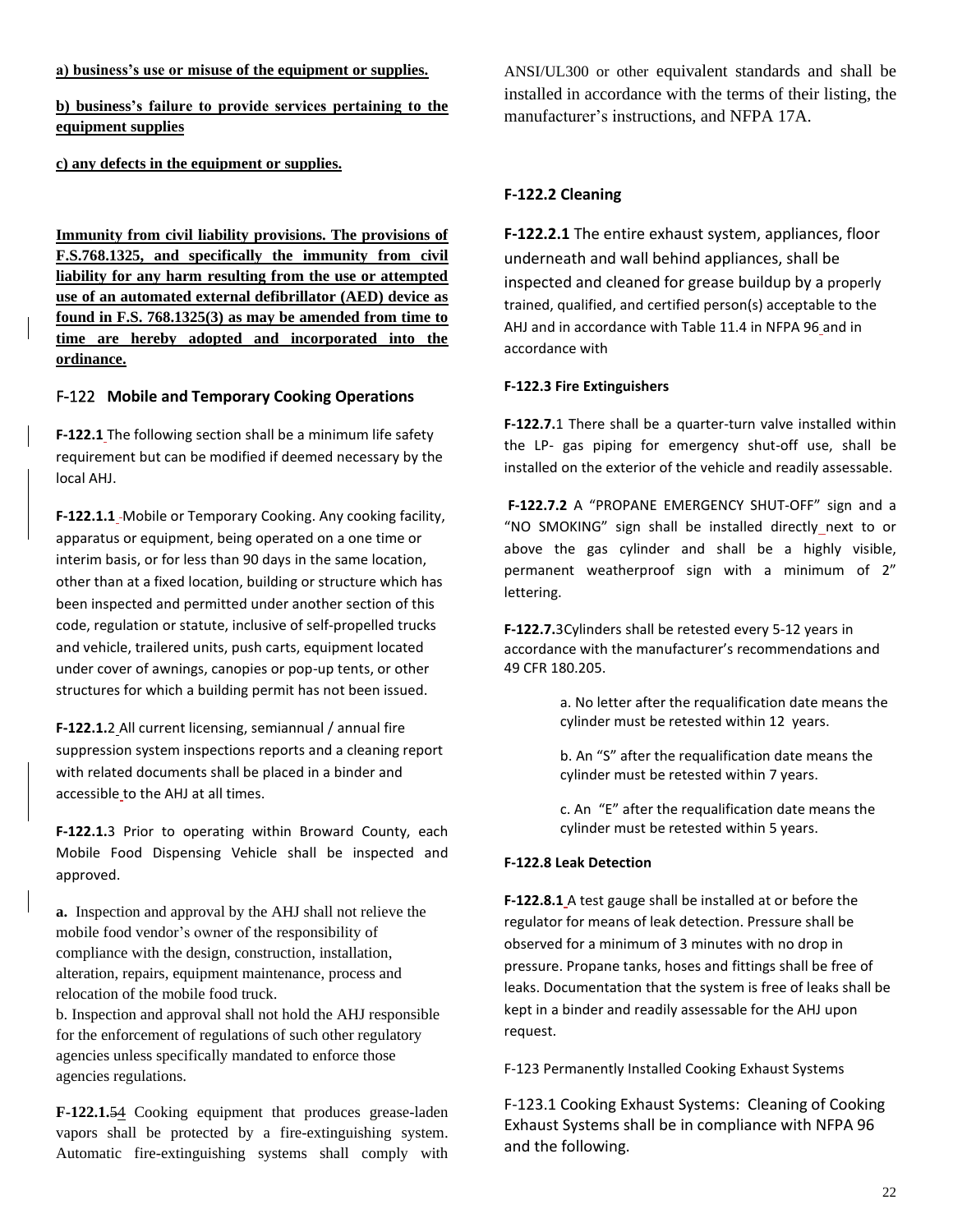F-123.2 Cooking ventilation systems shall be inspected for grease buildup by a person meeting the training requirements as set forth by International Kitchen Exhaust Cleaning Association (IKECA) or other nationally recognized exhaust system cleaning association acceptable to the AHJ in accordance with NFPA 96, Section 11.6.1.

F-123.3 Certification of training shall be submitted to the Local AHJ prior to cleaning operations taking place.

F-123.4 The completed inspection or cleaning report as found in NFPA 96, 11.6.14 shall be provided to the owner and a copy along with photos taken prior to cleaning and after cleaning shall be submitted to the local AHJ.

# **F-124 Uniform Generator Code**

**F-124.1** Scope The purpose of this document is to provide uniform procedures for the AHJs' in Broward County as it pertains to secondary power sources. Any Board and Care occupancy as defined by the provisions of this code that is required to receive an inspection from an AHJ as per Florida State Statute or the Florida Administrative Code, shall comply with the provisions of this code.

**F-124.2** Referenced Publications:

NFPA 1, *Fire Code*

NFPA 30, *Flammable and Combustible Liquids Code*

NFPA 37, *Standard for the Installation of and Use of Stationary Combustion Engines and Gas Turbines*

NFPA 54, *National Fuel Gas Code*

NFPA 58, *Liquefied Petroleum Gas Code*

NFPA 70, *National Electrical Code*

NFPA 72, *National Fire Alarm and Signaling Code*

NFPA 110, *Standard for Emergency and Standby Power Systems*

NFPA 111, *Standard on Stored Electrical Energy Emergency and Standby Power Systems*

NFPA 720, *Standard for the Installation of Carbon Monoxide (CO) Detection and Warning Equipment*

Florida Administrative Code 58A-5.036 for Assisted Living Facilities

Florida Administrative Code 59A-4.1265 for Nursing Homes

# Florida Building Code

**F-124.3** General:

F-124.3.1 Existing approved, non-conforming installations shall be deemed compliant with this code unless the AHJ determines that non conformity presents a distinct hazard to life.

F-124.3.2 All facilities shall store a minimum of seventy-two (72) hours of fuel onsite and be able to show proof (such as a fuel service contract) of a reliable method to obtain the additional twenty-four (24) hours of fuel within forty-eight (48) hours of a declared State of Emergency. Piped natural gas is an allowable fuel source.

F-124.3.3 If local ordinances or other regulations limit the amount of onsite fuel storage at the location of the facility, then the owner/operator shall develop a plan that includes maximum onsite fuel storage allowable by the ordinance or regulation and a reliable method to obtain the maximum additional fuel at least 24 hours prior to the depletion of the onsite fuel.

F-124.3.4 Storage of any fuels shall be compliant with the applicable National Fire Protection Association's (NFPA) codes and standards.

# **F-124.3.5 Other fuel sources shall be permitted in conformance with the NFPA 54 and 58 as currently adopted.**

**F-124.4** Minimum Permit Submittal Requirements:

F-124.4.1 The following is a list of the minimum required information that shall be submitted to the AHJ for review:

- A) Plans shall be submitted for permitting, with details and manufacturer specifications that demonstrate compliance with all applicable NFPA codes and standards. The submittal shall be made by a qualified and licensed contractor.
- B) All generators shall be NFPA 110 compliant.
- C) Plans shall clearly identify the class, type, and level of the generator.
- D) A site plan shall be provided indicating the location of the emergency generator in relation to the building openings as well as adjacent building openings, exit discharges, the fuel source type, and the automatic transfer switch.
- E) The location of the manual emergency shut off shall be clearly identified on the plans. The emergency shut off shall be readily accessible at all times, identified with permanent weatherproof signage, shall be readily visible to emergency responders, and the location shall be approved by the AHJ.